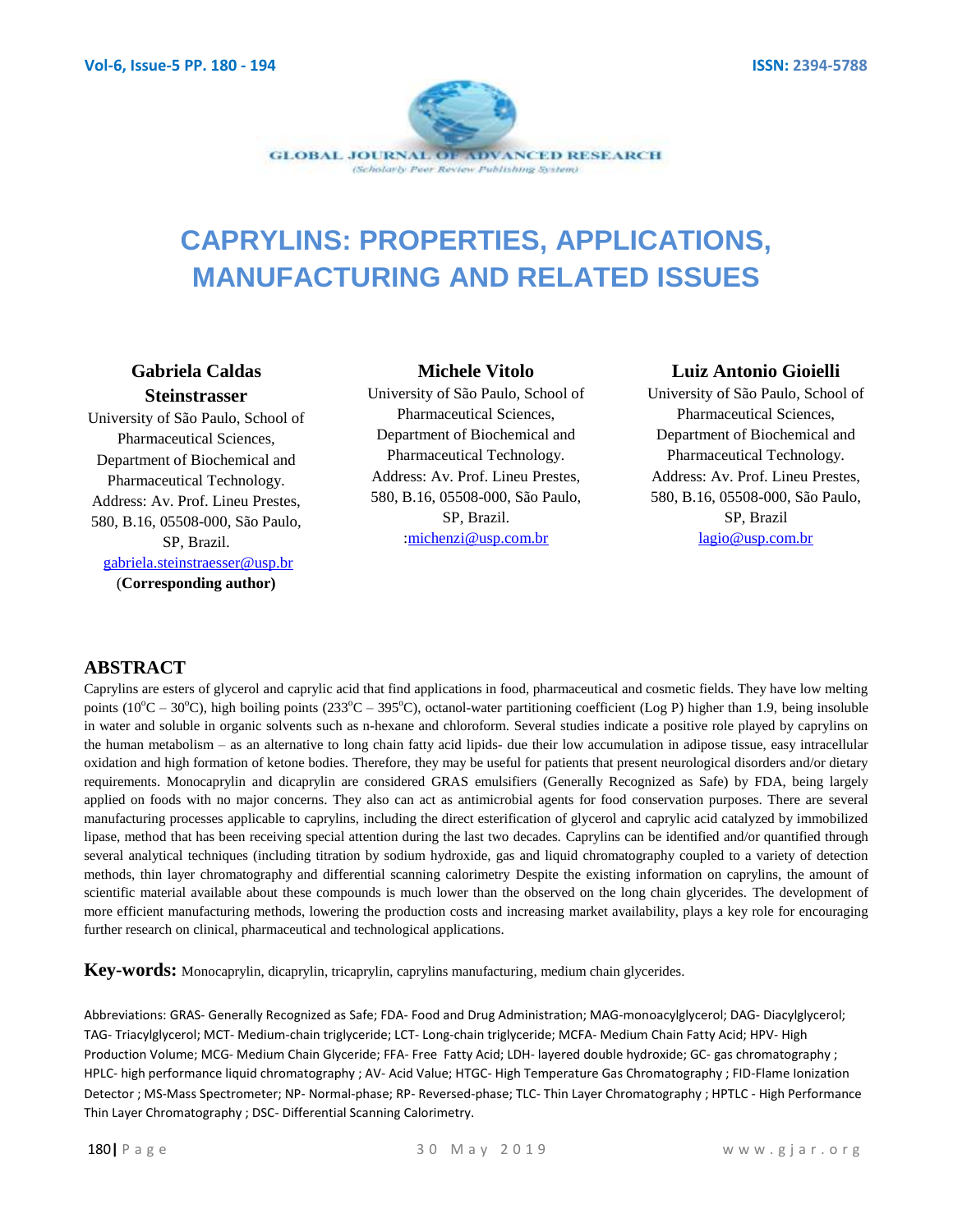### **1. INTRODUCTION**

Esters of glycerol and fatty acids are known as glycerides or acylglycerols. Glycerides may contain one, two or three fatty acids esterified to the glycerol molecule. Therefore, they can be classified as mono- (MAG), di- (DAG) and triacylglycerols (TAG) [dataset] (Indrasena, 2006). They are valuable chemical compounds that find application in pharmaceuticals, food and cosmetic production [dataset] (Kotwal et al. 2011). The specific properties of a glyceride depend on a number of characteristics such as fatty acid chain length and degree of unsaturation.

Natural fats and oils are mixtures comprised of more than 95% of TAG from which fatty acids can be derived from hydrolysis, therefore the composition of fats and oils is frequently given in terms of fatty acid composition [dataset] (Gelardi et al, 2016; Peyronel, 2018). Natural fatty acids are medium to long-chain carboxylic acids with an even number of carbon atoms between 4 and 26 [dataset] (Gelardi et al, 2016). Medium-chain triglycerides (MCT) and long chain triglycerides (LCT) present very different properties due their chain length difference.

The natural availability of LCTs in dietary fats is remarkable higher than the one presented by MCTs [dataset] (Marten et al. 2006; Peyronel, 2018). Therefore, researches on possible health, technology and other applications trend to be more focused on LCTs too. Caprylins, glycerides constituted by 8 carbon-length fatty acids, are MCTs that illustrate well this panorama: gathering data about them can be pretty challenging.

There are different manufacturing routes available for both LCTs and MCTs, being the obtainment processes for LTCs currently better stablished. There are numerous variables that can influence the process course and outcome, including but not limited to: molar ratio; catalysts; temperature; duration of the reaction and presence of solvents. The development of greener processes is a growing trend and enzyme catalyzed reactions are key aspects in this scenario [dataset](Rajendran et al 2009; Pappalardo et al, 2017).

The development of more efficient obtainment processes is essential to encourage more studies about MCTs, including caprylins. Besides, adequate methods for separation, identification and quantification of caprylins are fundamental to access the method development.

Therefore, it is worth to summarize the available information on caprylins, extending the review to other MCTs when necessary and making appropriate comparisons to LCTs. This review will provide valuable and recent information about chemical and physical properties, industrial and health applications, manufacturing methods and characterization of caprylins. Hopefully, this material will assist and encourage the scientific community to pursuit the deepening of knowledge about these compounds, which present great potential in many fields.

### **2. GENERAL PROPERTIES OF ACYLGLYCEROLS**

Triglycerides are considered neutral lipids, which is the most abundant class of lipids: fats and vegetable oils are constituted mainly by a mixture of TAG and contain only traces of MAG and DAG [dataset] (Regitano-D'arce, 2006). Besides, storage fat in animal tissues consists entirely of triacylglycerols [dataset] (Indrasena, 2006).

The amphiphilic structure presented by MAG and DAG is responsible for the extensive use of these lipids in several fields: In the pharmaceutical industry, they are often used as binders in tablets [dataset] (Kaewthong et al, 2005), while in the food industry, MAG is one of the most important emulsifiers for several foods, such as baked goods, ice cream and margarine [dataset] (Fregolente et al, 2010). Frequently, when the target effect is emulsification, a mixture of MAG and DAG is used, since it is cheaper and offers proper performance [dataset] (Fregolente et al, 2010).

Diacylglycerols are also known for their benefits in obesity and weight-related disorders. [dataset] Lo et al (2008) conducted a survey of literature that has shown the effects of DAG on the reduction in the accumulation of body fat in both animals and humans, probably due the faster metabolic pathway they are submitted to. Therefore, DAGs can also be used as a substitute for TAG in the composition of some foods.

### **2.1. Medium Chain Fatty Acids**

Saturated fatty acids that have 6 to 10 carbons are considered medium chain fatty acids (MCFA). Typical MCFAs are hexanoic acid (C6:0), octanoic acid (C8:0) and decanoic acid (C10:0), commonly named caproic, caprylic and capric acids, respectively (Table 1). Sometimes, dodecanoic acid (12:0, commonly named lauric acid) is included [dataset] (Marten et al. 2006; Lu et al, 2017).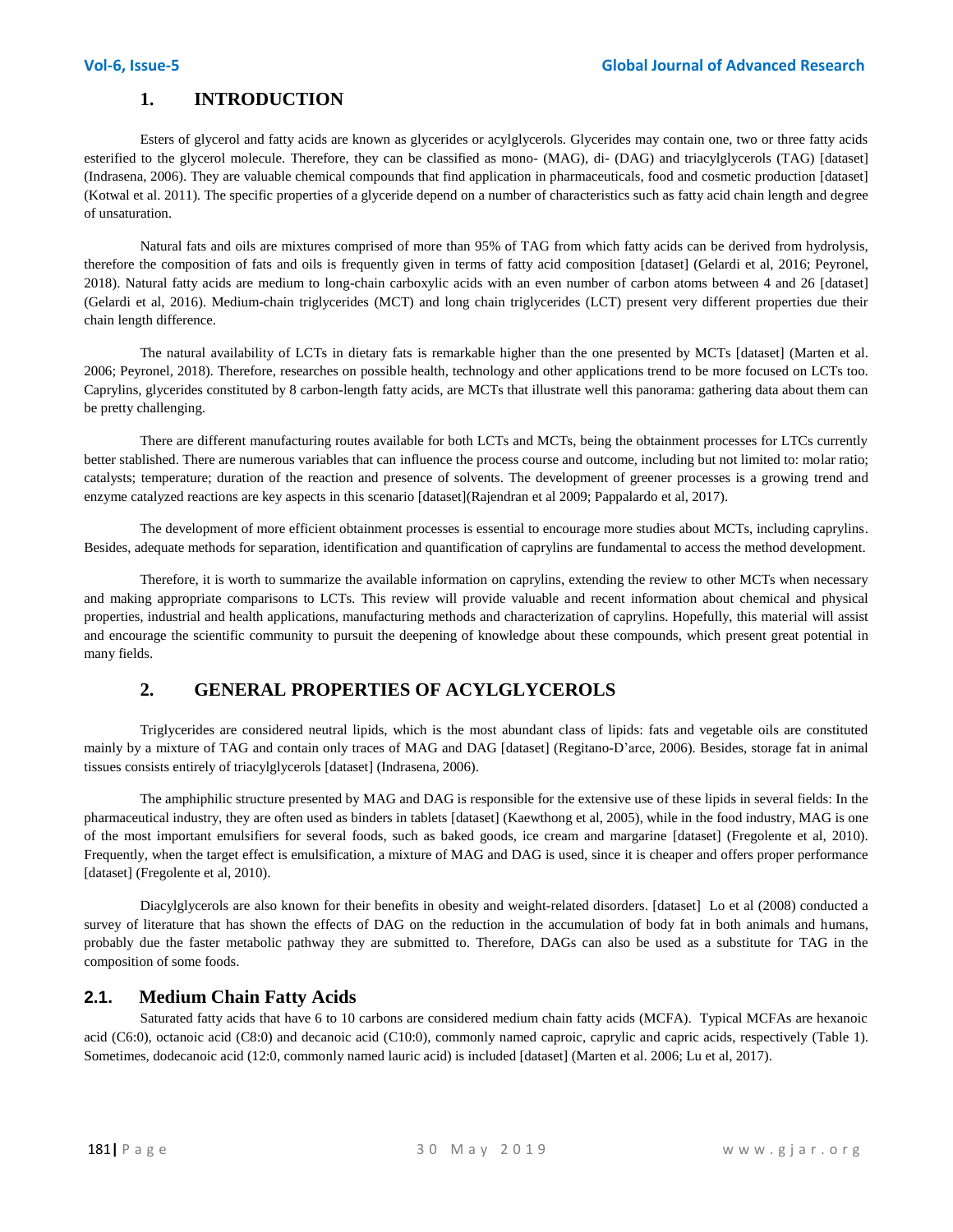| Compound (name)                                   | Boiling             | Melting             | Refractive        | Density       | Solubility       | Solubility in                                            | *Log P |
|---------------------------------------------------|---------------------|---------------------|-------------------|---------------|------------------|----------------------------------------------------------|--------|
|                                                   | Point $(^{\circ}C)$ | Point $(^{\circ}C)$ | index $(n_{D20})$ | $(g/cm^3)$    | $(g/100g$ water) | solvents                                                 |        |
| Hexanoic acid<br>(caproic acid) <sup>a</sup>      | 205                 | $-3$                | 1.4163            | 0.926<br>1.08 |                  | Ethanol, ether                                           | 1.84   |
| Heptanoic acid<br>(enanthic $acid$ ) <sup>a</sup> | 223                 | $-7$                | 1.4216            | 0.918         | 0.24             | Ethanol, ether,<br>DMF, DMSO                             | 2.37   |
| Octanoic acid<br>(caprylic acid) <sup>a</sup>     | 240                 | 17                  | 1.4280            | 0.910         | 0.07             | Ethanol, ether,<br>$CS_2$ , CHCl <sub>3</sub>            | 2.90   |
| Nonanoic acid<br>(pelargonic acid) <sup>a</sup>   | 253                 | 12                  | 1.4330            | 0.948         | Insoluble        | Ethanol, ether,<br>CHCl <sub>3</sub>                     | 3.43   |
| Decanoic acid<br>(capric acid) <sup>a</sup>       | 270                 | 31                  | 1.4288            | 0.878         | 0.01             | Ethanol, ether,<br>benzene, $CS2$ ,<br>CHCl <sub>3</sub> | 3.96   |
| Monocaprylin <sup>b,c</sup>                       | 340                 | 30                  | 1.4650            | 1.000         | 0.12             | n-hexane                                                 | 1.91   |
| 1,2-dicaprylin $\overline{b,c}$                   | 395                 | 20                  | 1.4600            | 1.000         | insoluble        | n-hexane                                                 | 5.84   |
| 1,3-dicaprylinb,c                                 | 391                 | 20                  | 1.4600            | 1.000         | Insoluble        | n-hexane                                                 | 5.25   |
| Tricaprylin <sup>c,d</sup>                        | 233                 | 10                  | 1.4482            | 0.954         | Insoluble        | Ether,<br>benzene,<br>ligroin, $CHCl3$                   | 9.33   |

**Table 1**

| Physical-chemical properties of medium chain saturated fatty acids and caprylins. |  |  |  |
|-----------------------------------------------------------------------------------|--|--|--|
|                                                                                   |  |  |  |

\*Octanol/water partitioning coefficient.

 $a$  Data obtained from Merck Index [dataset] (O'Neil,2013)

<sup>b</sup> Data obtained from Dictionary of Food compounds [dataset] (Yannai, 2012)

 $c$  Data obtained from [dataset] Silva et al, 2015.

<sup>d</sup> Data Obtained from CRC Handbook of Chemistry and Physics [dataset] (Lide, 2007)

Dietary fats are mainly constituted by fatty acids with a chain length of 14 carbons and more [dataset] (Marten et al. 2006). However, MCFAs can be found in some natural sources, such as in the milk of some mammals, including the human and bovine milk. In fact, three of the MCFA (caproic, caprilyc and capric) have been named after goats, once they contribute to 15% of the total content in goat milk in comparison to 5% in cow milk [dataset] (Kompan, Komprej, 2012). Coconut oil is also a source of these fatty acids, especially lauric acid, which contributes to 50% of the oil composition [dataset] (Trevizan, Kessler, 2009). The caprylic acid can also be found in the seeds oils of some species belonging to the *Cuphea genus*, with a remarkable 75% content reported for the *C. avigera var. pulcherrima* specie, commonly found in Mexico [dataset] (Graham et al, 2016).

There are several methods available for MCFAs' manufacturing, including the distillation of natural fatty acids. Some specific manufacturing methods are: the crude fermentation of butyric acid to obtain caproic acid [dataset] (NCBI, 2018a); oxidation of octanol and preparation from 1-heptene to obtain caprylic acid [dataset] (NCBI, 2018b) and the oxidation of decanol to obtain capric acid [dataset] (NCBI, 2018c). These three fatty acids are included in the 2007 OECD High Production Volume Chemicals list, the most updated OECD list, which contains chemicals which are produced or imported at levels greater than 1,000 tonnes per year in at least one-member country/region (eight countries in addition to European Union's HPV list) [dataset] (OECD, 2009).

Compared to long chain fatty acids, MCFAs have smaller molecular size and higher solubility in the body fluid. These properties contribute to the differentiated metabolism presented by glycerides composed of medium chain fatty acids.

### **3. CAPRYLINS**

#### **3.1. Physical And Chemical Properties**

Medium chain glycerides (MCG) are those derived from MCFAs. The acylglycerols that contain one, two or three caprylic acid molecules esterified to a glycerol molecule are generally named caprylins (Figure 1).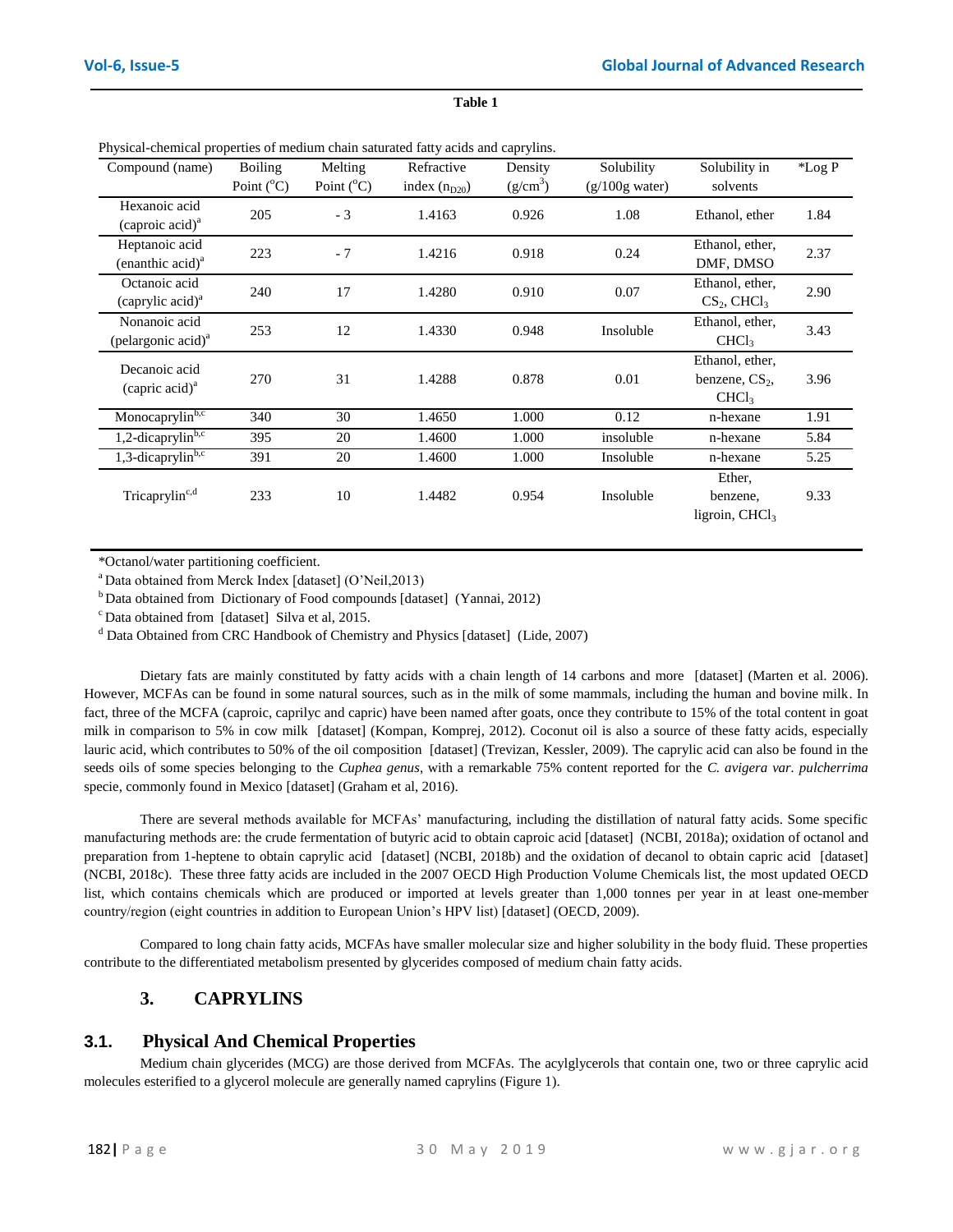#### **Vol-6, Issue-5 Global Journal of Advanced Research**



#### **Figure 1. Molecular structures of caprylins: (2) 1-monocaprylin; (3) 2-monocaprylin; (4) 1,3-dicaprylin; (5) 2,3-dicaprylin; (6) tricaprylin; and glycerol (1). Symbols: R represents the radical heptyl [ -(CH<sup>2</sup> )6 -CH<sup>3</sup> ] and the ester bonds are indicated in red.**

Comparing to triglycerides containing mainly saturated long-chain fatty acids, MCTs have a lower melting point (Table 1), are liquid at room temperature and have less chemical potential energy. All these properties affect the way MCFAs are absorbed and metabolized [dataset] (Marten et al., 2006).

From Figure 1 we observe that 1-monocaprylin and 1,2-dicaprylin have one asymmetric carbon atom (C2 of glycerol backbone), which could lead to a molecular dissymmetry and, as consequence, to the existence of enantiomers. Searching throughout the literature it can be found some information about enantiomers (2R and 2S) related to 1,2-dicaprylin [dataset] (Piyatheerawong, et al., 2005), but nothing about the possible enantiomers of 1-monocaprylin. Probably the enantiomers for these compounds are irrelevant for their envisaged application in industry and health. The antimicrobial capacity of caprylins is probably a result of the Log P value (Table 1) – the lipophilic character enable the caprylins molecules to diffuse easily through the lipid layer of external (cell wall and cytoplasm membrane) and internal (cytoplasm organelles) cell structures causing their disarrangement - than any intrinsic molecular dissymmetry of them. Another point to be enhanced is the isomerism which can easily be seen regarding monocaprylin (the octanoate ester is positioned at C1 or C2 of glycerol backbone) and dicaprylin (the octanoate esters are positioned at C1 and C2 or C1 and C3 of glycerol backbone). Similarly to the stereoisomerism, the isomerism is not a subject of interest if considered the minimum information available on the literature.

### **3.2. Industrial And Health Applications**

Long chain triglycerides (LCT) have been substituted by medium chain triglycerides (MCT), once they originate smaller molecules that go through a faster metabolic path, thus reducing their adipose tissue uptake [dataset] (Mumme, Stonehouse, 2015). Besides, they also provide quick delivery of energy via oxidation, thus been beneficial for some patients, infants and individuals that require special diets [dataset] (Lu et al, 2017). Additionally, the metabolism of MCTs generates ketone bodies, which may be beneficial for a variety of neurological disorders, as suggested by several studies [dataset] (Farah, 2014).

In a retrospective cohort study, [dataset] Maynard and Gelblum (2013) studied the efficacy of tricaprylin in patients with mild to moderate Alzheimer's disease. The results indicate that the tricaprylin's addition to the usual pharmacotherapy for Alzheimer's disease was associated with the stabilization or improvement of the disease and of the ability to perform daily activities for the majority of patients after approximately 19 months of administration.

Medium chain mono- and diglycerides are capable of enhancing the absorption of drugs through the intestinal mucosa, due their ability of interacting with membrane lipids and proteins, increasing membrane permeability [dataset] (Hosmer et al, 2009). Therefore, they are common tools for enhancing the oral bioavailability of poorly soluble drugs, being often included in lipid formulations that can also contain long chain lipids and other surfactants and/or co-solvents [dataset] (Lee et al. 2013)

In food and cosmetic industry, MCGs are considered safe and environmental friendly (Deleu, Paquot, 2004). In fact, the Food and Drug Administration considers that mono- and diglycerides are generally recognized as safe (GRAS) and that can be used in food with no limitation other than current good manufacturing practices [dataset] (FDA, 2018).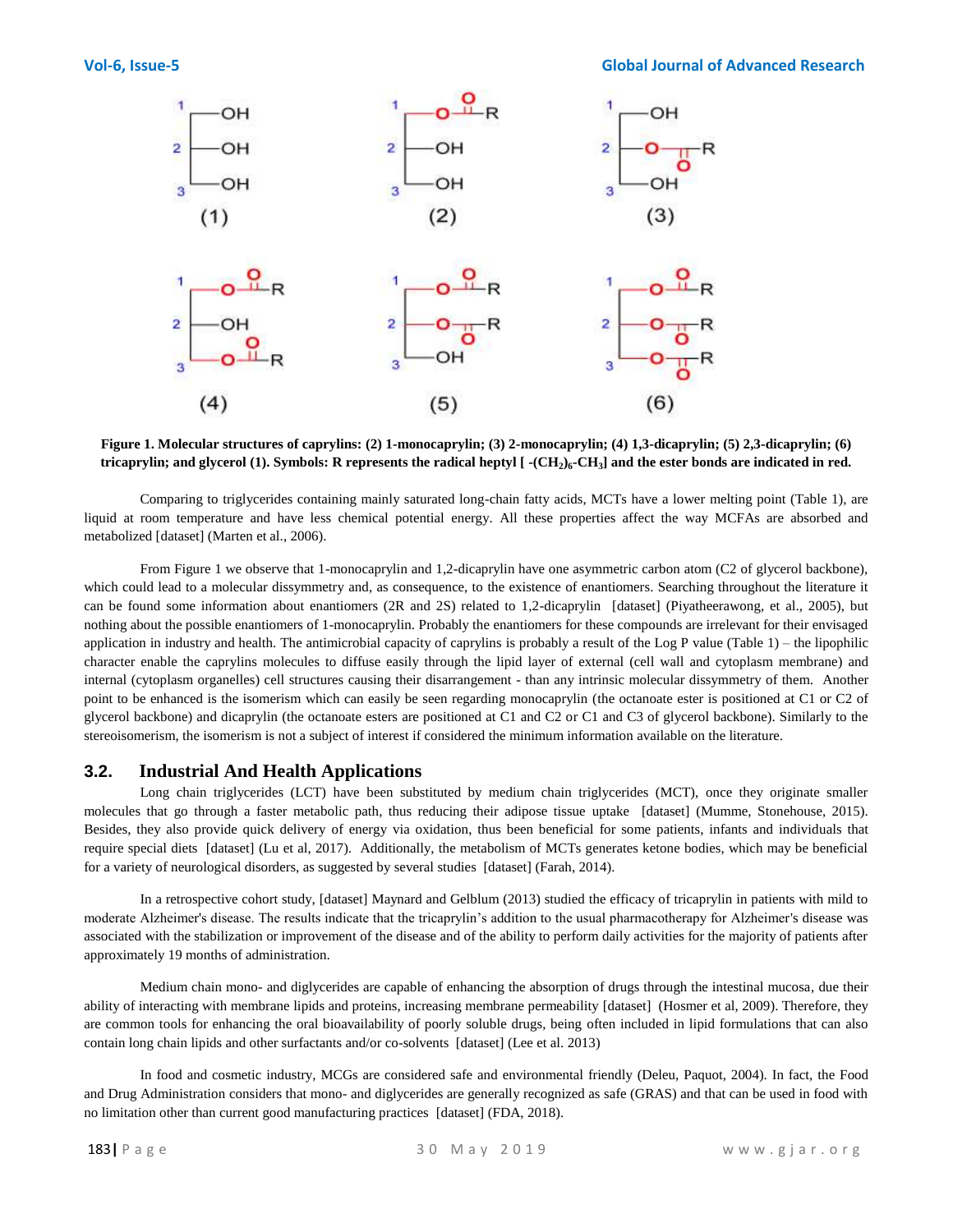#### **Vol-6, Issue-5 Global Journal of Advanced Research**

Caprylins can potentially be used in foods in order to prevent contamination by pathogenic microorganisms. Studies have shown that caprylic acid and monocaprylin are both capable of inactivating childhood pathogens such as *Herpes simplex* virus-1), Respiratory syncytial virus, *Haemophilus influenza*, and Group B *Streptococci* in human and bovine milk and infant formula at 37°C [dataset] (Mohan Nair et al., 2004). [dataset] Chang, Redondo-Solano and Thippareddi (2010) evaluated the efficacy of using caprylic acid and monocaprylin to reduce *E.coli* O157:H7 and *Salmonella spp* on alfafa seeds, which have been implicated, along with other seed sprouts, in several human illness outbreaks in the United States. The results indicated that monocaprylin was more effective than caprylic acid in reducing the bacteria's population and that monocaprylin at a concentration of 75mM can be used as an alternative sanitizer to reduce *E*.*coli* O157:H7 and *Salmonella spp* on alfafa seeds without compromising the seed germination rates. Monocaprylin at 50mM concentration, in combination with 1% acetic acid, also proved capable of reducing *Listeria monocytogenes* activity in vacuum-packaged pork-beef frankfurters kept at 4°C and that at 45 or 50°C resulted in a significant growth inhibition of this bacterium [dataset] (Garcia et al, 2007)

Monocaprylin has also proved being capable of inhibiting microbial activity when applied on textile. [dataset] Vltavská and coworkers (2012) demonstrated that modified textile materials with 15% monocaprylin ethanolic solution suppressed the growth of pathogenic yeast (*Candida albicans* and *Candida parapsilosis*), as well as Gram-positive (*Staphylococcus aureus*) and Gram-negative (*Escherichia coli, Klebsiella pneumoniae*) bacteria. These results indicate a possible industrial application, since monocaprylin acts on bacteria and moulds that may occur during storage and use of textiles.

#### **3.3. Manufacturing**

There are three main routes used for production of glycerides: the glycerolysis of TAG; the direct esterification of glycerol and fatty acids and the partial hydrolysis of TAG. These three methods can be either chemically or enzymatically catalyzed, producing a mixture of MAG, DAG or TAG, in addition to unreacted reagents [dataset] (Fregolente et al, 2010; Hu et al 2013). The proportion of products depends on the catalyst and other reactions variables, such as temperature and molar rate.

The commercial synthesis of glycerides is carried out by glycerolysis and direct esterification [dataset] (Mostafa et al 2013). The increasing availability of glycerol, a by-product generated during biodiesel production, plays an important role in this matter [dataset](Chakraborty, Mandal, 2015).

#### **3.3.1. Hydrolysis**

Hydrolysis is the reaction of a molecule of water with one molecule of MAG, DAG or TAG. Therefore, the possible products of hydrolysis are diacylglycerols, monoacylglycerols, glycerol and free fatty acids (Figure 2)







**Figure 2. Complete hydrolysis of a triacylglycerol molecule. The reverse reaction represents the esterification process.**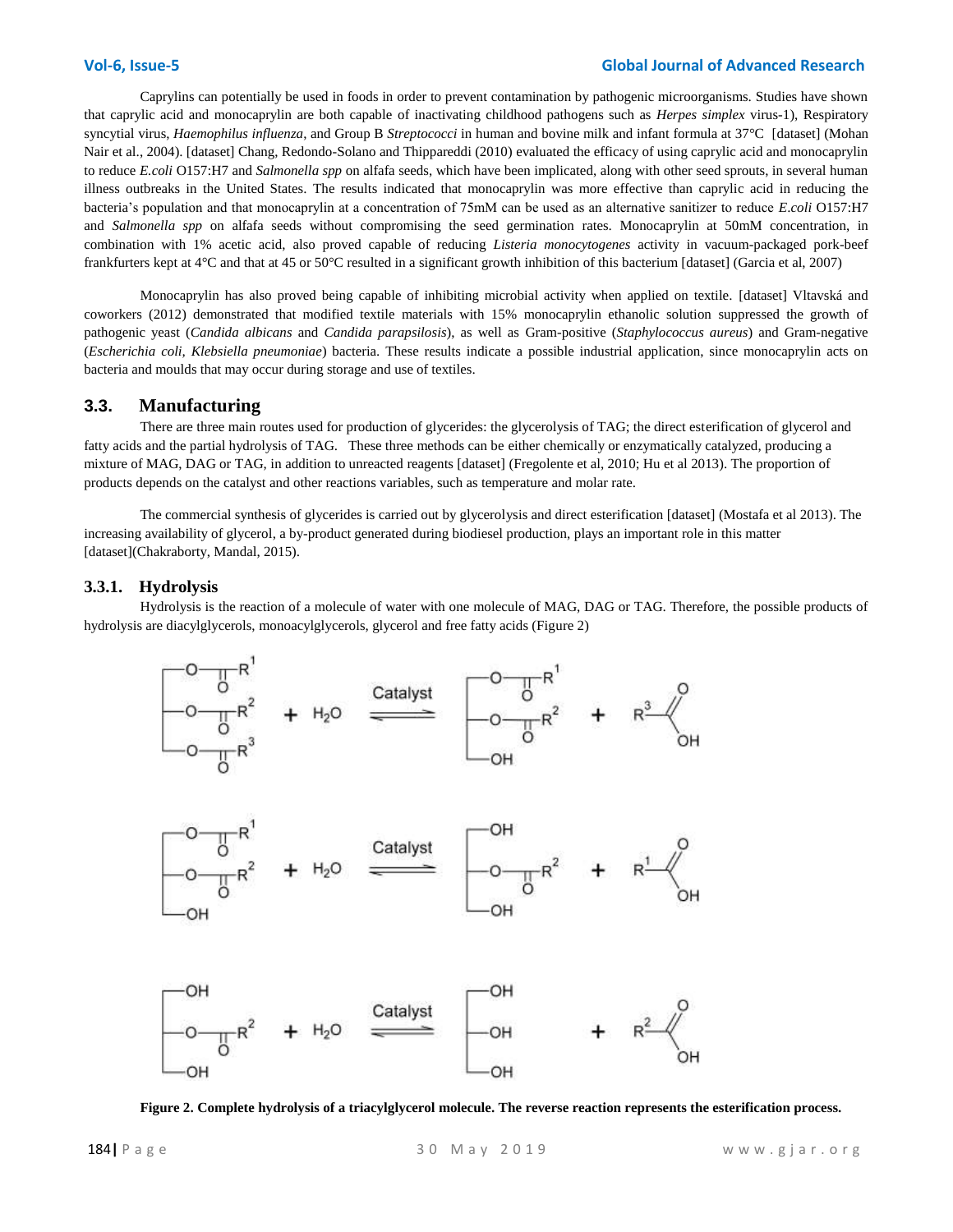#### **Vol-6, Issue-5 Global Journal of Advanced Research**

The hydrolysis of TAG and fats is an important reaction route to produce FFAs and glycerol, which are important raw materials for several industrial applications [dataset] (Bornscheuer, 1995; Rodrigues, Fernadez-Lafuente, 2010). Hydrolysis can be carried out using either chemical or enzymatic catalysts and can even happen as an un-catalyzed reaction, that happens when fats and water reacts at suitable conditions [dataset] (Salimon et al. 2011). In fact, the usual method of hydrolysis of oils to fatty acids and glycerol applies high temperature and pressure, which can lead to polymerization of the oil and by-product formation, resulting in a dark colored fatty acid [dataset] (Rodrigues, Fernadez-Lafuente, 2010).

Partial hydrolysis can be used to obtain mono and diglycerides. However, a strictly control is necessary to avoid the complete hydrolysis into glycerol and fatty acids. Additionally, hydrolysis of triglycerides possesses a low production capacity [dataset] (Bornscheuer, 1995; Hu et al., 2013).

There are only few studies regarding the synthesis of MAG and DAG through partial hydrolysis of TAG, and they usually are about LCTs, due their greater availability in natural oils. [dataset] Matos et al. (2011) obtained a DAG yield of 30% by partial hydrolysis of palm oil under microwave irradiation. In order to achieve better yields, the authors also investigated the use of packed bed reactor under conventional heating continuous flow regime. DAG production achieved the best results (128g of DAG) with 0.1mL/min flow rate and 24h. [dataset] Ghattas and coworkers (2014) investigated lipase catalyzed monoolein production by triglycerides hydrolysis and were able to reach a 78% monoglyceride yield under 37°C in a reaction time of 15min.

#### **3.3.2. Glycerolysis**

Glycerolysis of TAG is a complex reaction, since mono and diglycerides also react in forward and reverse reactions, resulting in multiple possible routes. (Figure 3) It's also important to consider the acyl migrations between 1(3)-MAG and 2-MAG and between 1,3- DAG and 1,2 (2,3)- DAG, especially when only one of the isomers is the desired product [dataset] (Zhong, Xu, Cheong, 2014). (Figure 3)



#### **Figure 3. Glycerolysis of a triacylglycerol molecule into diacylglycerol and monoacylglycerol. This scheme represents only the main reaction route; however, multiple parallel routes can also occur**.

Currently, glycerolysis of TAG is the primary reaction route for the production of MAG and DAG [dataset] (Cai et al, 2016) and it is usually conducted employing alkaline catalysts at high temperatures (250°C) [dataset] (Zhong et al, 2014; SOLAESA et al., 2016). Despite its wide application on industrial scale, the process presents several drawbacks, such as being high energy consuming, requiring several methods of separation and purification of the products and the formation of byproducts [dataset] (De Lima et al, 2013; Kapoor,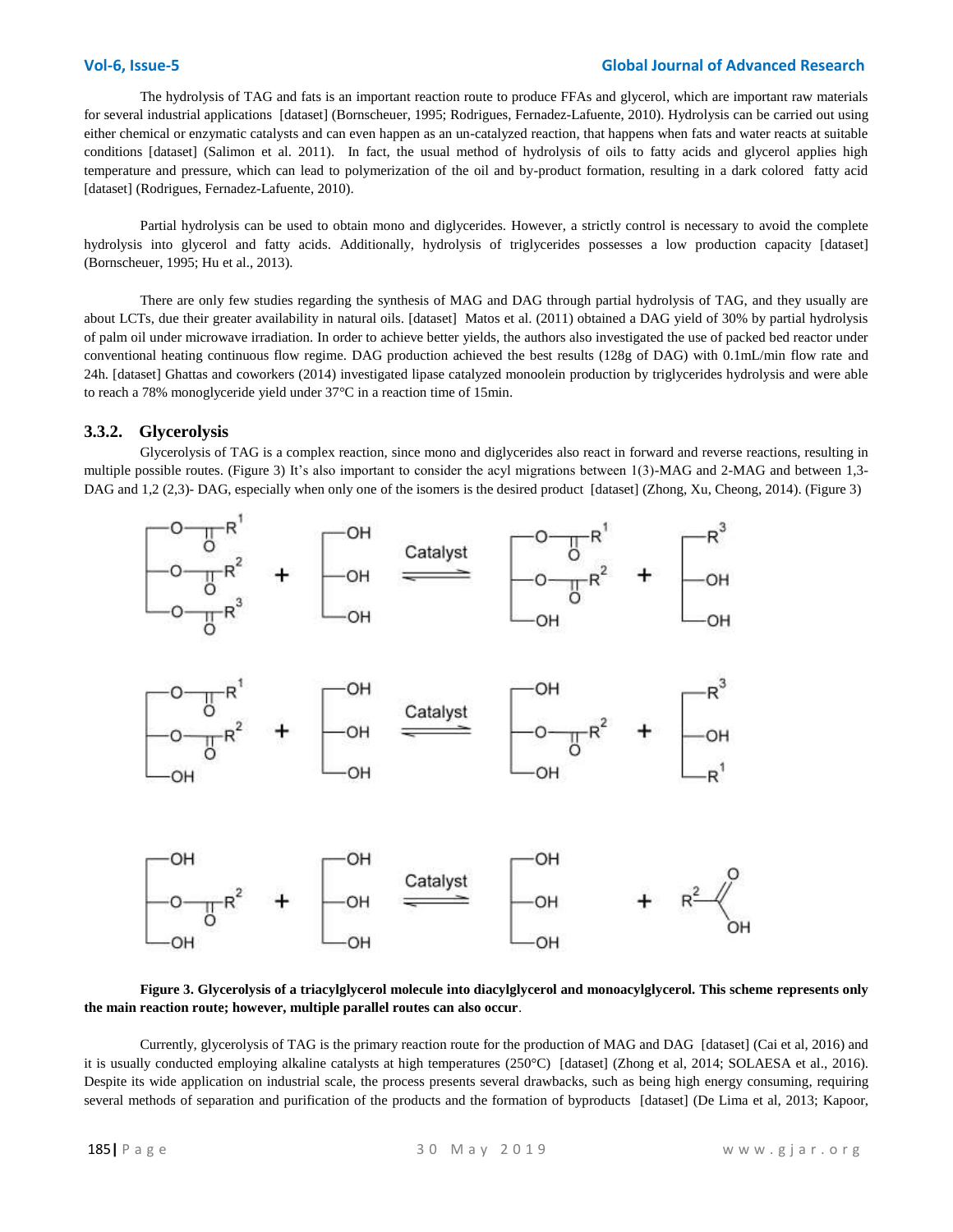Gupta, 2012). Besides, the application of vacuum or molecular sieves is often required in order to promote dehydration of the reaction system, thus avoiding the competitive hydrolysis [dataset] (Hu et al, 2013).

The chemical glycerolysis of TAG generates a mixture of 35-60% MAG, 35-50% DAG, 1-20% TAG, 1-10% of FFA and their alkali metal salts [dataset] (Hu et al, 2013). Many approaches to improve the contents of specific glycerides, at the lowest cost possible, have been investigated. For instance, it's possible to selectively precipitate MAG, aiming to shift the equilibrium towards its formation. The design of heterogeneous catalysts could also enhance MAG and/or DAG contents [dataset] (Zhong et al, 2014).

Among all strategies studied to obtain milder and less energy consuming conditions, researches involving enzyme catalyzed reactions are particularly popular. Most of these concern the glycerolysis of long chain triglycerides, the most abundant ones in vegetable oils. Also, the milder conditions are suitable for heat-sensitive oils such as fish oils, extensively studied due their high content in polyunsaturated fatty acids [dataset] (Solaesa et al, 2016)

There are very few studies concerning the glycerolysis of medium chain glycerides. [dataset] Hu et al (2013) performed a comparative study on esterification and glycerolysis production of medium chain DAG, both lipase catalyzed. Esterification in batch reactor achieved the best conversion of caprylic acid (94.42%), but a lower DAG content (45.45%) than the one observed in the glycerolysis in t-butanol, that yielded 53.17% DAG, with a triacylglycerol conversion of 74.21% under the optimum conditions.

[dataset] De Lima and coworkers (2013) performed the hydrolysis and glycerolysis of tricaprylin using miniemulsions droplets as environment, at slightly elevated temperatures in aqueous dispersion without any organic solvent. The authors evaluated two lipases that exhibited different regiospecificities in the studied conditions, thus enabling the potential application of their findings in the obtainment of specific isomers.

#### **3.3.3. Direct Esterification**

Esterification is basically the inverse of hydrolysis reaction (Figure 2)**,** in which the fatty acid reacts with glycerol, MAG or DAG, generating glycerides and water as products. The equilibrium between hydrolysis and esterification is usually controlled by the water content of reaction medium.

The direct esterification allows greater accuracy in the obtainment of designed glycerides, by previously selecting only the desired fatty acids [dataset] (Mostafa et al, 2013). Besides, it's an especially useful method when the TAG that would be a raw material for glycerolysis is not naturally abundant.

The commercial esterification of glycerol and fatty acids is often carried out using homogeneous acids catalysts, such as sulphuric and sulfonic acids [dataset] (Kotwal et al, 2011; Mostafa et al, 2013). There are, however, several issues related to this kind of catalysts, such as corrosiveness, exothermic behavior when in contact with water, environmental hazards and the requirement for laborious and costly steps of separation and purification of the products [dataset] (Wong et al, 2000; Kotwal et al, 2011; Chakraborty, Mandal, 2015)

The difficulty in catalyst recovery is another disadvantage presented by the homogenous acids. As a consequence, several solid catalysts have been reported, including zeolites, ion-exchange resins and modified silica materials. [dataset] Kotwal et al (2011) assessed the use of a solid Fe-Zn double-metal cyanide complex as a catalyst for the esterification between glycerol and C12:0, C14:0, C18:0 and C:18:1 fatty acids, getting an acid conversion of 75.0%, 75.9%, 62.2% and 63.4% at 180°C and with an acid:glycerol molar ratio of 1:1. At the end of each run, the catalyst was separated by centrifugation and reused in the next cycle without any kind of pre-treatment, presenting a similar catalytic activity. [dataset] Hamerski and Corazza (2014) reported the esterification of lauric acid and glycerol in a solvent-free system using a LDH (layered double hydroxide, Mg-Al-CO<sub>3</sub>) as catalyst, reaching a 99% glycerol conversion at 180°C and 60 minutes of reaction.

Despite existing efforts to develop chemical catalysts alternatives, the studies are not focused in the obtainment of medium chain glycerides. A rare report regarding the chemical catalyzed esterification of medium chain glycerides was performed by [dataset] Deshmane et al (2008). The authors studied the effects of cavitation on esterification reaction between C8-C10 fatty acids and glycerol with sulfuric acid as a catalyst. According to the authors, cavitation allowed a conversion of 98.5% in a 6 hours reaction, under similar conditions of other reactions conducted without cavitation and that took 24 hours for a conversion of about 90%. Another interesting point raised is that cavitation makes the synthesis possible at much less severe conditions.

On the other hand, enzyme catalyzed esterification is a much more explored field, being possible to find more studies regarding the obtainment of medium chain glycerides, even though long chain glycerides remain being the main focus of most researches.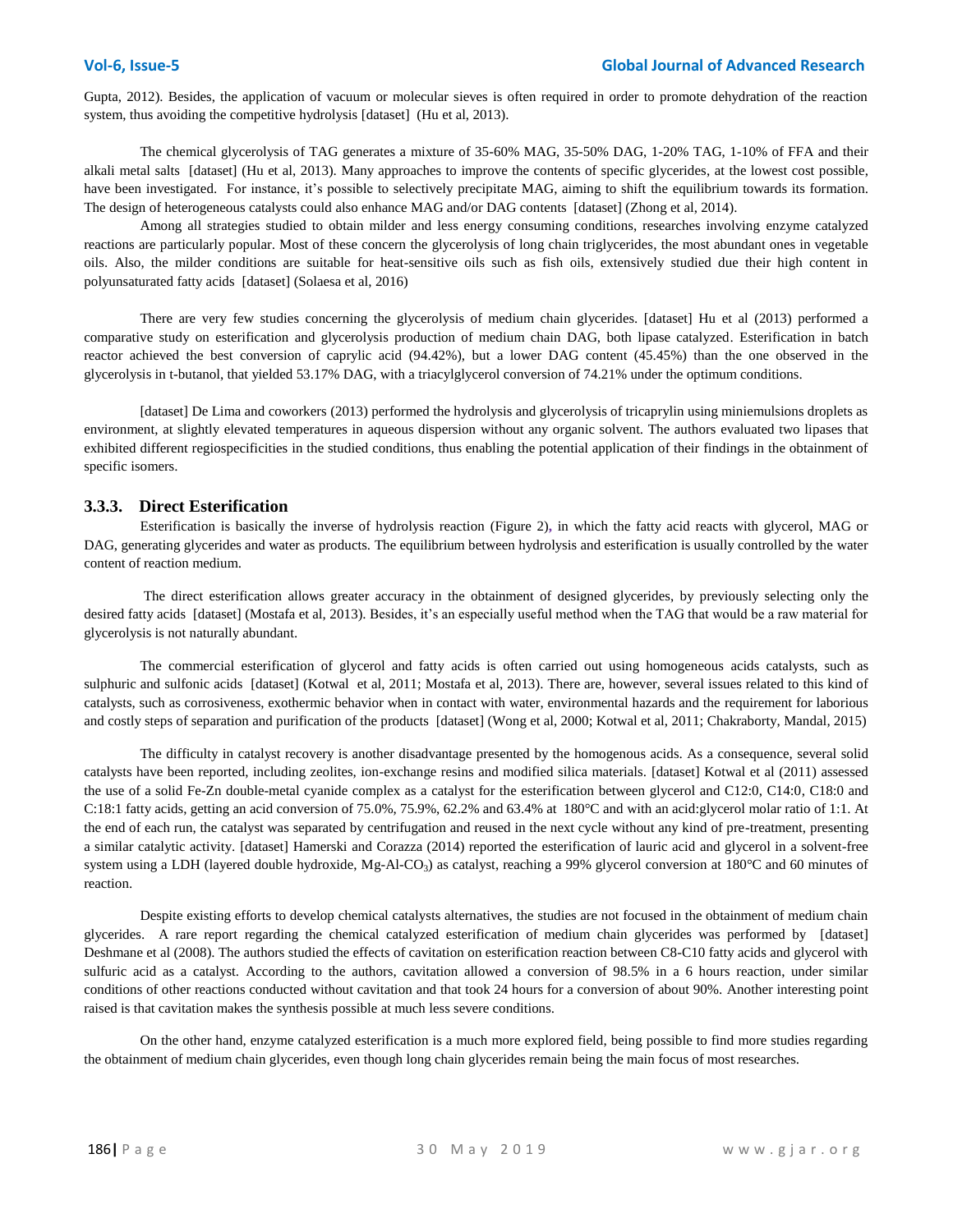#### **3.3.4. Chemical versus enzymatic catalysis**.

Academic and industrial communities have been demonstrating a great interest in the development of more sustainable technologies and processes. Enzyme catalyzed routes are a popular approach to meet this modern concern, facilitating the suitability of processes to increasingly demanding legislations.

Enzyme catalyzed reactions are an eco-friendly alternative, since they require mild conditions of temperature and pressure, unlike the traditional industrial processes [dataset] (Rajendran et al. 2009; Pappalardo et al, 2017). Additionally, enzymes are inherently specific, minimizing unwanted side reactions and thus enabling the obtainment of high purity products [dataset] (Hasan et al, 2006; More et al, 2017). The regioselectivity of some enzymes is particularly useful when high yields of 1,3-DAG is desired, since chemical methods lack positional selectivity [dataset] (Rosu et al, 1999). Finally, enzymatic catalysis usually has lower waste treatment costs, since the effluents are less aggressive to the environment [dataset] (Rajendran et al, 2009; Hasan et al, 2006; Rodrigues, Fernadez-Lafuente, 2010).

Despite their great potential, enzymes present some drawbacks that severely lower their industrial application, such as stability and catalytic efficiency issues, high cost and recovery difficulties [dataset] (Zhao et al, 2017). A variety of approaches have been studied to overcome these issues, including screening of enzymes from natural sources, genetic modification and immobilization [dataset] (Choi et al, 2015).

#### **3.3.5. Lipases**

Lipases (triacylglycerol acylhydrolase, EC.3.1.1.3) play a major role in the biotechnological field, due their ability of catalyzing not only the hydrolysis of carboxylic ester bonds but also a variety of other reactions, including esterification, alcoholysis, acidolysis and interesterification [dataset] (Rodrigues, Fernadez-LAFUENTE, 2010; Gofferjé et al., 2014; More et al. 2017).

Lipases can be found in animal, plant or microbial sources and their properties may differ greatly depending on their origins [dataset] (Hasan et al, 2006; Amini et al, 2017). Microbial enzymes are usually the ones of choice due the possibility of obtaining high yields and the easier genetic manipulation [dataset] (Hasan et al, 2006).

Lipases are enzymes that do not require any cofactor, thus being capable of remaining dissolved in oil water Interface under natural conditions [dataset] (Rajendran et al 2009). In fact, it has been long known that they have little activity towards molecularly dissolved substrates in aqueous solution, but demonstrates high activity when the substrate concentration is high enough to form micelles or emulsion droplets [dataset] (Reis et al, 2009).

In order to shift the equilibrium towards esterification, there must be only traces of water in reaction medium, making the water removal imperative in the obtainment of satisfactory yields [dataset] (Rajendran et al, 2009; Pappalardo, et al, 2017).

The lipase-catalyzed esterification can be conducted either on organic non-polar solvents or in solvent-free systems. [dataset] (Pappalardo et al, 2017; Freitas et al, 2007). Immobilization is often applied to enhance the lipase activity in organic solvents [dataset] (Foukis et al, 2017) and to facilitate its recovery, thus performing an important role in minimizing its expensive nature [dataset] (Amini et al, 2017).

#### **3.3.6. Direct esterification catalyzed by lipases**

 It's notable the greater availability of papers regarding the obtainment of medium chain glycerides via direct esterification catalyzed by lipases. Many of them approach specifically the obtainment of caprylins, fact that is not observed in the chemical catalyzed esterification. However, it's important to reemphasize that the main focus of most scientific papers are still the long chain triglycerides. Hopefully, as new caprylins applications are developed, the demand for improved obtainment routes will increase.

[dataset] Kim and Rhee (1991) first studied the solvent free enzymatic synthesis of medium-chain glycerides by using capric acid and glycerol as substrates, Lipozyme RM IM as catalyst, in a batch reactor system. Since then, other studies came up using different reactors, enzymes and parameters.

[dataset] Nandi et al (2005) hydrolyzed the neutral glycerides present in coconut and palm kernel fatty acid distillates and obtained fractions rich in MCFAs. Then, these fractions were esterified with Lipozyme RM IM to produce MCGs, getting high fatty acids conversion of 96.1% and 95.9% from coconut and palm kernel distillates, respectively.

The highest dicaprylin yield reported so far was obtained by [dataset] Rosu, and coworkers (1999), that optimized the reaction parameters for the production of 1,3-dicaprylin and reached the maximal yield of 98%. Despite the excellent results, the evaluation of scale-up feasibility is still necessary.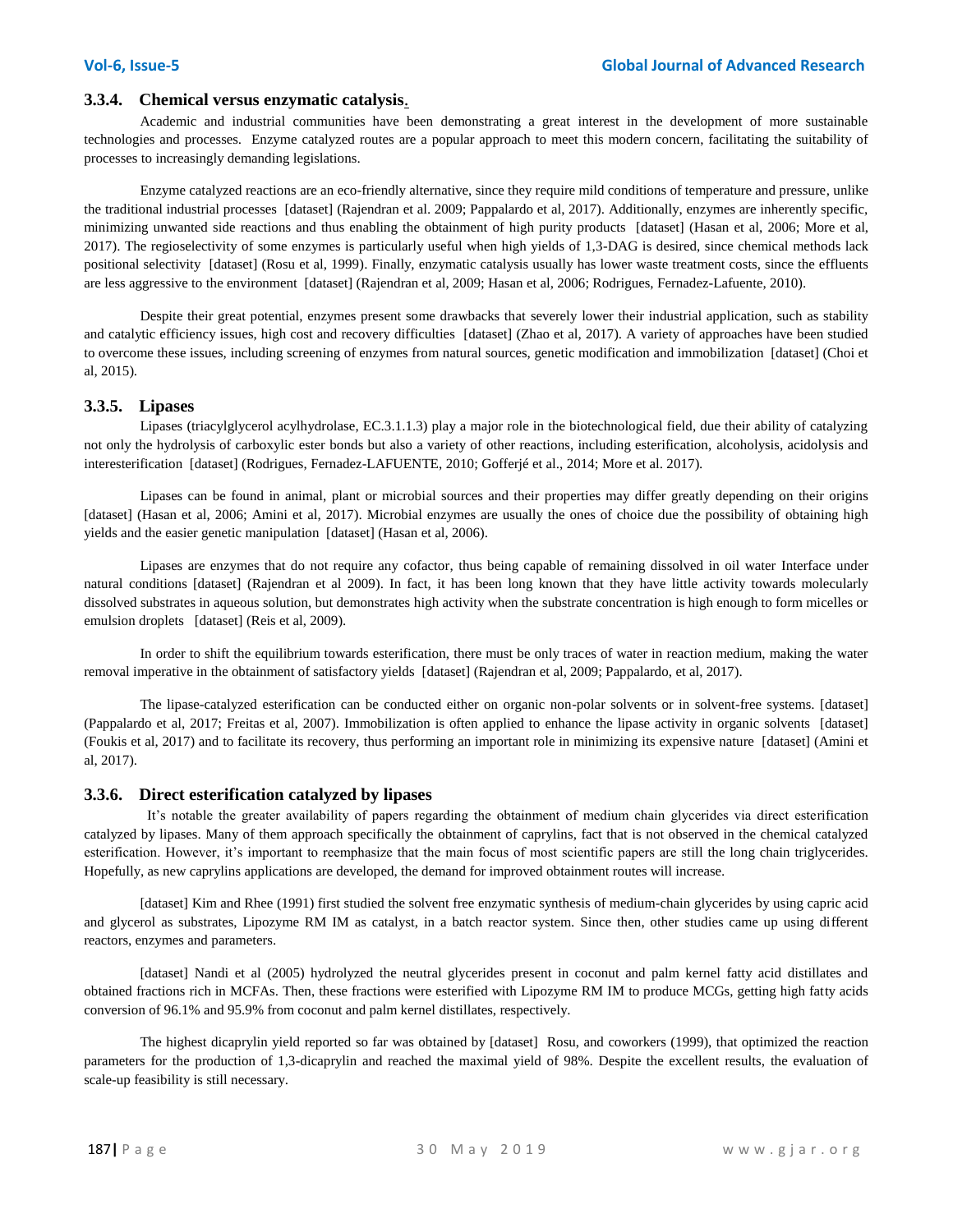[dataset] Langone e Sant'Anna (1999), on the other hand, evaluated the specific obtainment of tricaprylin, tricaprin, trilaurin and trimyristin in solvent-free media by lipase catalyzed esterification reactions. Under the optimal conditions, appreciable levels of all triglycerides were achieved, except for tricaprylin, which was obtained with a highest yield of 20%.

Most of enzymatic esterification reactions require long periods of time for reasonable yields. In order to overcome this issue, [dataset] Wan et al (2012) studied the enzymatic synthesis of partial caprylins in an up-flow column reactor, obtaining a caprylic acid conversion of 90.2% in a 4 hours reaction. As a comparison, the authors performed the same reaction in a batch reactor, under similar conditions, obtaining a lower 88% caprylic acid conversion in a longer reaction time of 9h. In addition, the up-flow column reactor presented a good operating stability, with a conversion decrement of only 6.5% after 30 runs.

More recently, [dataset] More et al (2017) studied an ultrasound treatment in the initial stages of the reaction. The authors concluded that, with a maximum tricaprylin yield of 94.8% in 7h reaction time, the ultrasound pretreatment greatly influence the rate of reaction and the yield.

It has also been reported the usage of 1,3-dialkylimidazolium-based ionic liquids as media for the enzymatic synthesis of tricaprylin, for comparison purposes with the conventional organic solvent hexane. Even though a higher reaction time (24 hours) was required, a yield of 92.4% was reached up, proving the feasibility of ionic liquids as media for lipase catalyzed esterification [dataset] (Pan et al 2013).

[dataset] Guebara et al (2018) attained caprylins at a yield of 88% by esterification of glycerol with caprylic acid at 1:2 ratio catalyzed by immobilized lipase (Lipozyme®) in a batch reactor coupled or not to a microfiltration membrane. The reaction conditions used were 50°C, agitation of 250 rpm for 6h under pressure of 8 mbar. The authors showed that by using the reactor coupled to a microfiltration membrane it was possible reuse the catalyst at least three times, being the loss of catalytic activity lower than 10%.

### **4. CHARACTERIZATION OF CAPRYLINS**

Due to quality, trade and authenticity control issues there is a growing interest in lipid analysis [dataset] (La Nasa et al, 2018). Different methods may be used, from acid value to rapidly assess reactional yields to sophisticated analytical methods that can provide information at a molecular level. Regarding medium chain glycerides, the most observed techniques in scientific papers are gas chromatography (GC) and high performance liquid chromatography (HPLC). This section covers both the most widely used methods for separating, identifying and quantifying caprylins and other medium chain glycerides, as well as not so common but feasible methods reported by some authors.

### **4.1. Determination Of Acid Value (AV)**

This titration method is described in the AOCS Official Method Cd 3d-63 [dataset] (AOCS, 2009) and is largely applied, with or without modifications, for quantification of free fatty acids.

As a fast and simple method that only requires materials commonly found in laboratories, the AV is a valuable tool to assess reaction yields in which fatty acids are the reactant or the product. [dataset] Wong et al (2000), [dataset] Deshmane et al, (2008), [dataset] Fang et al (2008) and [dataset] More et al (2017) are some of the authors that successfully applied Acid Value to assess the obtainment of medium chain glycerides.

[dataset] Vitolo et al (2017) specifically evaluated the feasibility on use of AV as an assessment tool of the lipase catalyzed esterification between glycerol and caprylic acid. The authors observed that it was possible to determine the acidity of glycerol and caprylic acid blends and, therefore, that AV could be considered a rough parameter for controlling this reaction at production scale.

### **4.2. Spectrophotometric Methods**

The determination of the free fatty acid content can also be accomplished by spectrophotometric assays, even though they are not extensively applied, probably by the AV value popularity, a very simple and accessible method.

[dataset] Kwon and Rhee (1986) developed a colorimetric method to determine free fatty acids produced by lipase from triacylglycerols by observing the color developed using a cupric acetate-pyridine as a color development reagent. The authors evaluated the sensitivity and reproducibility of the method for medium chain and long chain fatty acids, obtaining good results for all the studied compounds.

[dataset] Walde (1990) developed another colorimetric method suitable for the determination of free fatty acids by using phenol red as fatty acid indicator, which is solubilized in reversed micelles formed by sodium bis-(2-ethylhexyl) sulfosuccinate. The results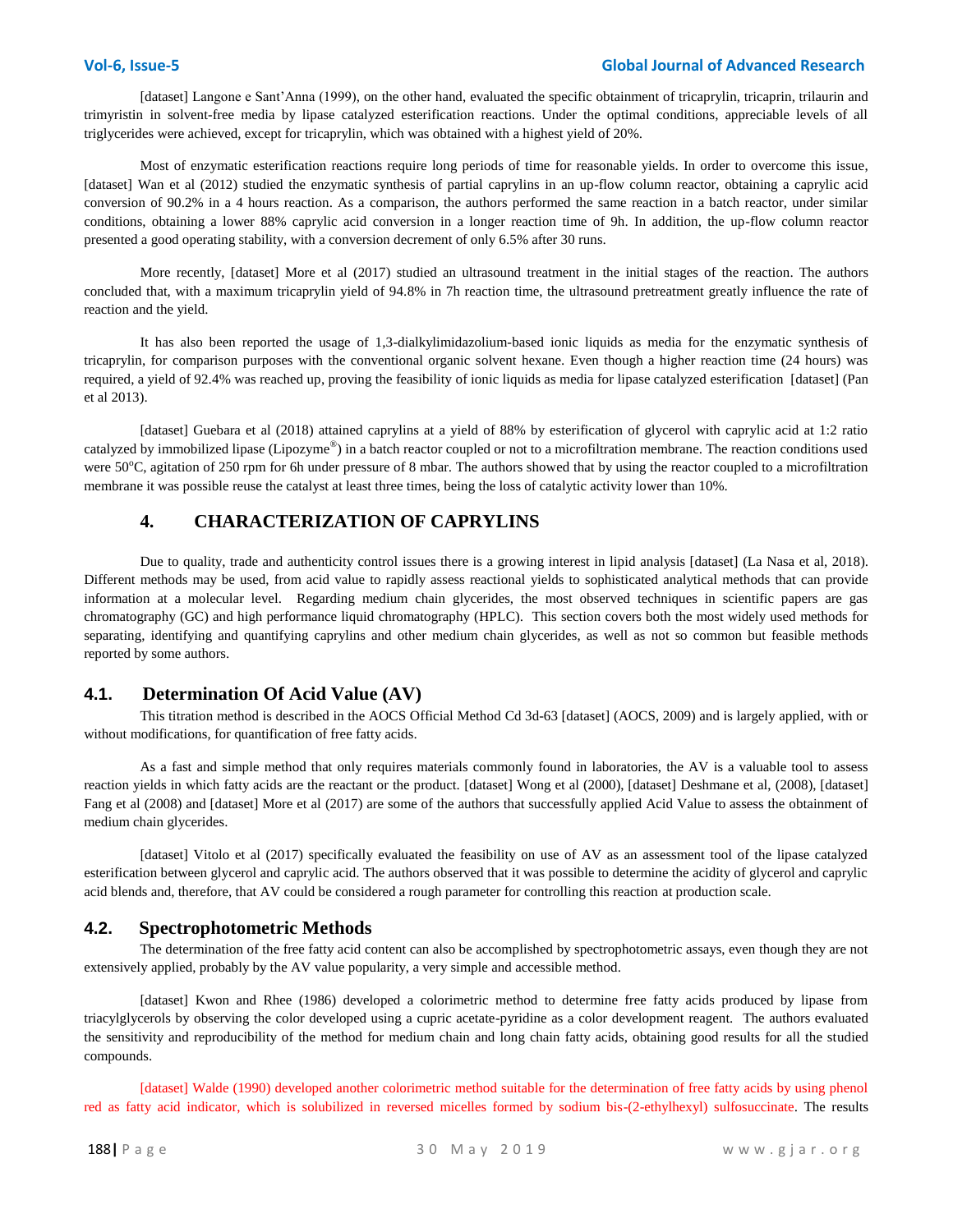showed that the method could be extended to a continuous determination of fatty acids released during lipase catalyzed hydrolysis of triglyceride substrates in reverse micelles.

### **4.3. Gas Chromatography**

The profiling and quantification of free fatty acids by gas chromatography (GC) usually requires de derivatization of acidic moieties by methylation or silylation reactions in order to increase the volatility and decrease polarity of their molecules. Derivatization of mono, di and triglycerides aiming to increase their volatility is also a common practice [dataset] (Isidorov et al, 2007), even though the analysis of intact glyceride molecules is frequently observed in papers.

Performing gas chromatography in underivatized TAG may be more challenging due its non-volatile nature. High Temperature Gas Chromatography (HTGC) is a way around this issue, but it can be limited by the decomposition of TAG at high temperatures [dataset] (La Nasa et al, 2018).

Among the existing detectors used in gas chromatography, certainly the most reported in lipid analysis are the Flame Ionization Detector (FID) and Mass Spectrometer (MS) [dataset] (Moldoveanu, Chang, 2011). A proper separation, identification and quantification of medium chain fatty acids and glycerides have been reported by several authors, by applying a variety of GC methodologies, which were invariable coupled with one of those two detectors [dataset] (Langone,Sant'anna, 1999; Nandi, Gangopadhyay, Ghosh, 2005; Isidorov et al, 2007; Hu, Chen, XIA, 2013).

Several authors have successfully applied GC-FID or GC-MS in MCG analysis, achieving a proper separation, identification and quantification of fatty acids, mono-, di- and triglycerides.

GC is a well-stablished and highly sensitive technique that provides results with high accuracy and high reproducibility [dataset] (Fisk et al, 2014). Nevertheless, the technique presents some drawbacks that can influence the choice for other analytical methods. The main disadvantages include the complex and time-consuming sample pretreatments that can lead to sample contamination and the use of very sophisticated instrumentations, leading to high costs for a single analysis and requiring the analyst to be an expert in the use of several analytical instrumental set-ups [dataset] (Mingrone et al, 1993; La Nasa et al, 2018).

### **4.4. High Pressure Liquid Chromatography**

HPLC is a separation process based on the selective interaction of solutes between a solid, stationary phase and a liquid, mobile phase. There are two separation modes frequently applied in lipid analysis: normal-phase (NP), characterized by the reversible adsorption of solutes to polar groups of the solid adsorbent and reversed-phase (RP), based on the partition of solutes that occurs between the mobile phase and hydrophobic ligands attached to the stationary phase. Therefore, in RP-HPLC the mobile phase has more polarity than the stationary phase, while in NP-HPLC the opposite situation is observed [dataset] (Buszewska-Forajta et al.,2018)

The profiling and semi-quantitative analyses of glycerides are more commonly performed in RP-HPLC, interfaced with UV spectrophotometric, evaporative light scattering detection, charged aerosol detector (CAD) or MS detection. The quantification of fatty acids in the same chromatographic run is possible by mass spectrometers operating in negative mode, even though it's frequently necessary to perform derivatization reactions, e.g. derivatization with 2-bromoacetophenone, to increase the retention time and enable the use of spectrophotometric detectors. [dataset] (Moldoveanu, Chang, 2011; La Nasa et al, 2018).

 The pre-treatment requirements in addition to the occasional HPLC limitation caused by the small efficiency of liquid chromatographic columns frequently result in the use of two different analytical procedures to characterize free fatty acids and glycerides [dataset] (Isidorov et al, 2007; La Nasa el al, 2018). [dataset] Fang, Sun and Xia (2008) evaluated the obtainment of caprylins by combining the measurement of acid value and Refractive Index HPLC to assess the glycerides' composition. [dataset] De Lima et al (2013), on the other hand, were able to quantify caprylic acid, monocaprylin, dicaprylin and tricaprylin in a single run by using a HPLC system with an UV detector set up to perform the reading at a wavelength of  $\lambda=220$  nm. Additionally, the authors didn't perform any kind of derivatization reaction.

#### **4.5. Thin Layer Chromatography**

Thin layer chromatography (TLC) is an important analytical tool in lipid analysis, since it provides valuable information in a short period of time and at relatively low costs. It's a simple technique that basically requires a solid stationary phase, spread as a thin layer on a plate made of an inert material, and a solvent mobile phase. The components of the mixture are differentially distributed according to their polarity and can be identified by the Rf value, which quantifies the component migration on the plate [dataset] (Shahidi, Wanasundara, 2002; Nikolova-Damyanova, 2005; Hinrichsen, Steinhart, 2006).

TLC has been applied mainly for qualitative purposes, considering that it provides less accurate results than GC or HPLC [dataset] (Hinrichsen, Steinhart, 2006). However, there have been some important developments over the years that have allowed a gradual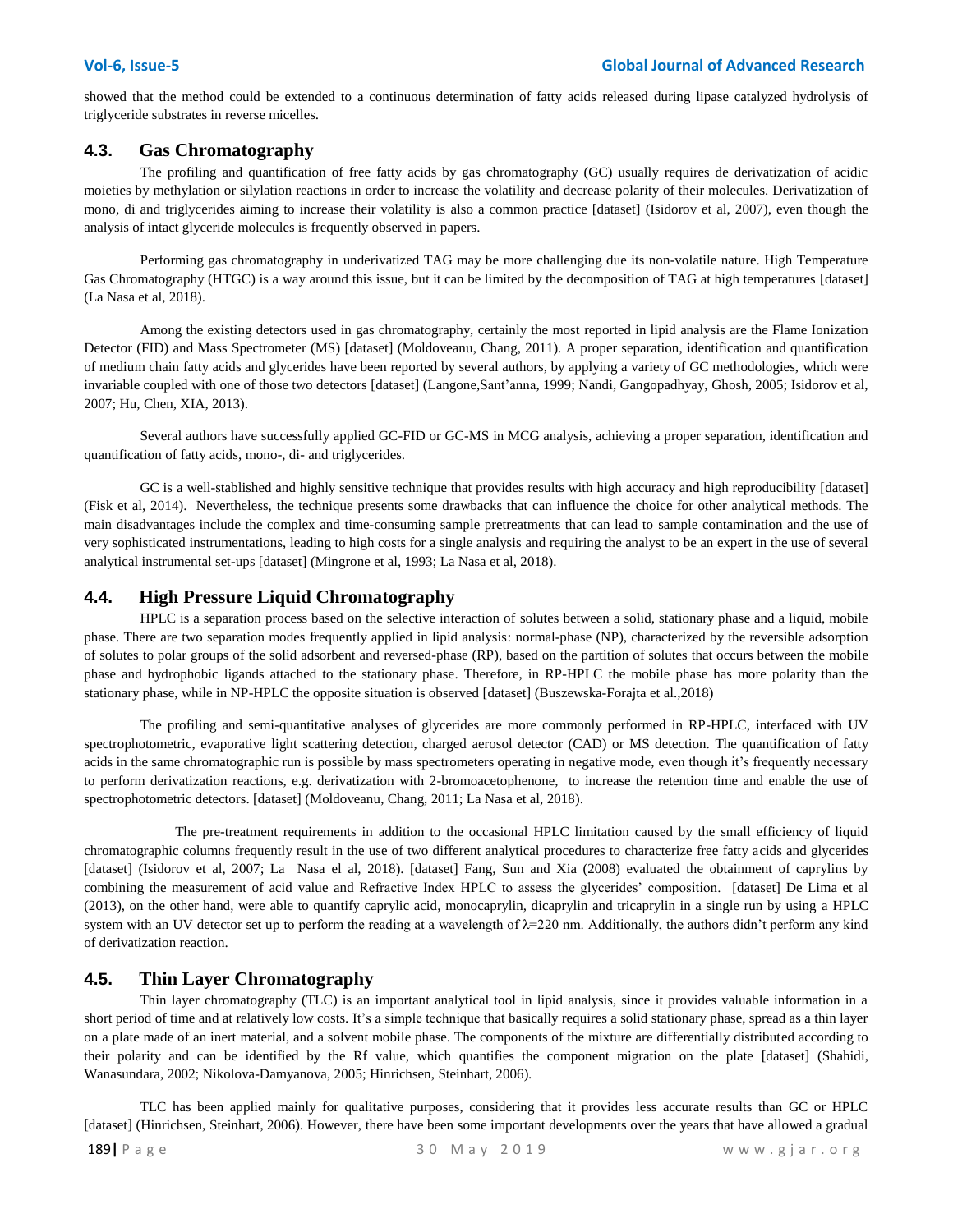increase in the application of the technique for quantitative measurements and the development of its high performance version, the HPTLC [dataset] (Fucks et al., 2011).

The main contributing factors to this TLC improvement are the increasing commercial availability of pre-coated TLC plates and the greater variety of adsorbent materials applied on the plates [dataset] (Fucks et al., 2011). Additionally, almost all steps of TLC analysis can ben automatized, even though the costs involved can impact the positive low cost advantage that this method presents [dataset] (Nikolova-Damyanova, 2005; Hinrichsen, Steinhart, 2006). Last but certainly not least, the quantification of separated analytes, usually carried out by densitometric or fluorimetric measurement can be optimized by using scanners and an appropriate software [dataset] (Nowak et al, 2017).

In glycerides analysis, there are few reports on the use of TLC for quantitative purposes. Generally, the authors use TLC as separation and qualitative tool and complement the analysis with other quantitative methods. [dataset] Wong et al (2000), for example, identified MCG from the esterification reaction by using TLC on precoated silica gel plates and a mobile phase consisting of chloroform/acetone (9.5:0.5. vol/vol). The quantification was later accomplished by GC.

[dataset] Yang and coworkers (2004) determined the content of fatty acids and acylglycerols obtained by glycerolysis of butterfat by scraping their bands of TLC plate, calculating the weights of each lipid species according to their FA composition and expressing the result as the weight percentage after normalized calculation including the four studied compounds.

[dataset] Sek, Porter e Charman (2001) developed a HPTLC assay for the quantification of tricaprylin and triolein, as well as their lipolytic products, bile salts and phospholipids. The medium chain lipid separation was optimized using four developments and the spots were visualized by staining the plate with a solution of ammonium molybdate-perchloric acid (70%, w/w)-hydrochloric acid (1 M)-Milli-Q water (6:40:90:75, w/v/v/v). Then, the compounds were quantified by densitometric measurements performed by a commercial TLC scanner. Finally, the authors validated the developed assay, demonstrating its accuracy and precision. Recently, [dataset] Hares-Jr et al. (2018) applied the software JustTLC® (Sweday, Sweden) for identifying and quantifying 1-monolein, 1,3-diolein, oleic acid and triolein through thin layer chromatography. The procedure consisted on taking samples from reaction vessel, diluted 1:10 (vol/vol) in n-hexane and applied to TLC plates (silica gel 60 TLC Merck, 20 x 20cm, 0.25 mm). On each plate was also applied a standard mixture of oleic acid and mono, di and triolein. The plates were introduced into a chamber containing as mobile phase a mixture of n-hexane, ethyl ether and acetic acid (80:20:1 vol/vol/vol). After the run, the plates were dried and revealed with iodine sublimated for 30 min. After development and revelation, plates were photographed and the digital images analyzed by the software. The authors observed deviation levels of less than 1.5% ( $p < 0.05$ ).

#### **4.6. Differential Scanning Calorimetry**

Differential Scanning Calorimetry (DSC) is a very common method applied in the characterization of several materials. This technique is used to measure temperature and heat flow associated with transitions in materials as a function of time and temperature in a controlled atmosphere, providing quantitative and qualitative information about chemical and physical changes involving endothermic and exothermic process or changes in heat capacity [dataset] (Farah et al, 2018).

The thermal-characterization of fats and oils is most frequently accomplished by DSC and provides important information for the identification of these materials [dataset] (Tan, Man, 2002). While the thermal profiles of fats and oils are widely studied, this technique is not frequently applied to assess the progress of hydrolysis and esterification reactions, neither to monitor the following purification processes [dataset] (Silva e al, 2015).

An interesting study was performed by [dataset] Silva and coworkers (2015), in which the melting and crystallization behavior of chromatographic standards of monocaprylin, dicaprylin and tricaprylin, as well as binary mixtures of mono and dicaprylin, were evaluated. The authors concluded that DSC could be a valuable tool to assess the progress of an esterification reaction, even though a complete assessment with other techniques would still be necessary to provide a full picture of the reaction under research.

### **5. CONCLUSIONS**

The applicability of caprylins and caprylic acid has been subject of several researches over the years and their use is already common in some fields, such as the food and cosmetic industries. This is also true for other MCGs and their saturated fatty acids.

Nevertheless, insufficient attention is paid to improving traditional manufacturing routes of MCGs, although the scenario for long chain glycerides is quite different. Either way, the current trend is the development of greener processes, with the enzymatic catalysis playing a key role. For the obtainment of caprylins, a popular approach is the direct esterification catalyzed by lipase, since it allows a more controlled obtainment of the desired products, even though the scale-up remains being an issue to overcome.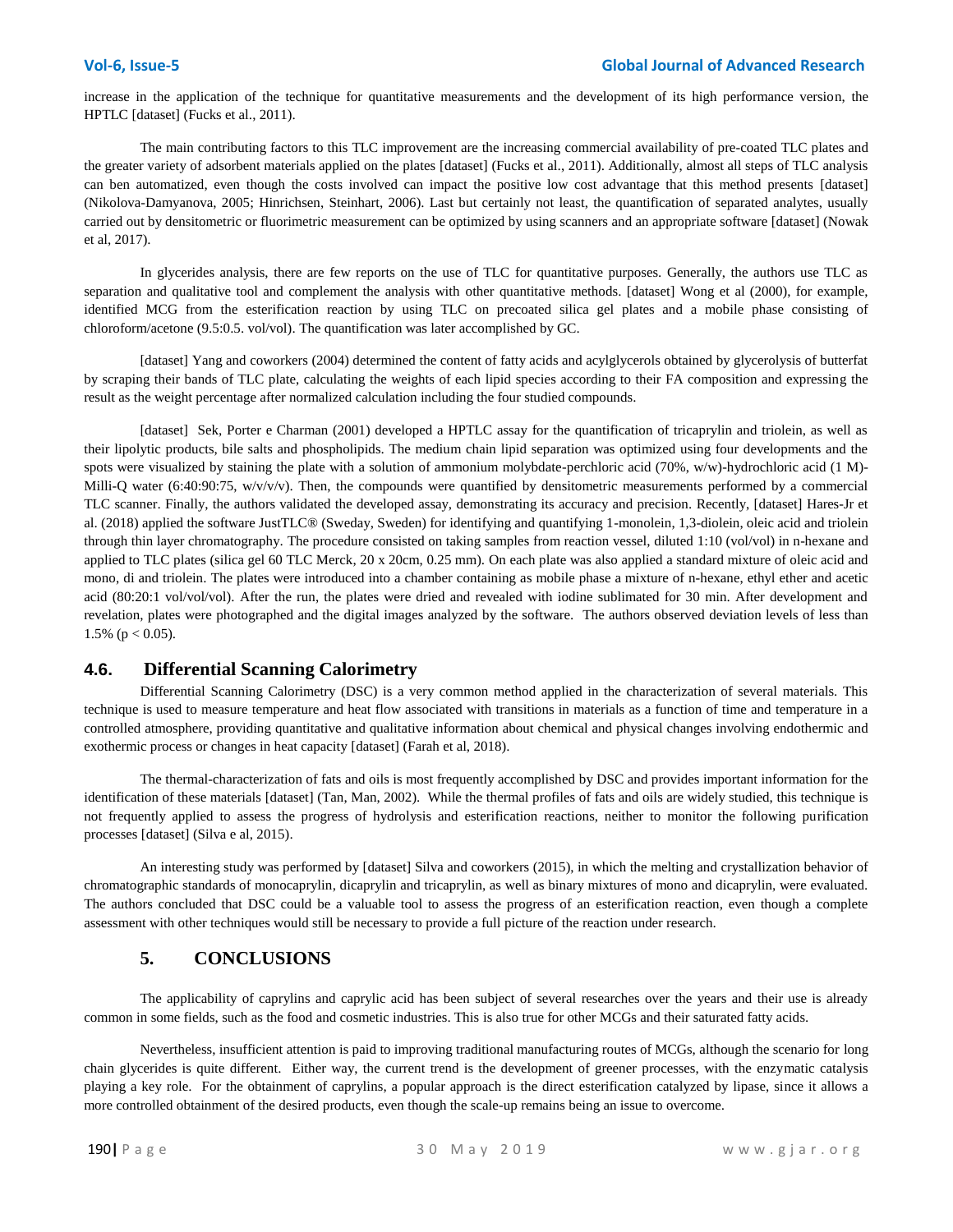An adequate analytical characterization of caprylins is essential to guarantee the compliance with quality, trend and authenticity requirements. There are a number of techniques available to the identification and quantification of these compounds, being the chromatographic methods the better stablished ones. For the simple assessment of reactional yields, the acid value method has proved to be an excellent tool.

This review thoroughly surveyed the available information on caprylins and, to some extent, on other medium chain glycerides. Hopefully, further developments and discoveries will be encouraged, since there is still much research to be done regarding the properties, applicability, obtainment and characterization of caprylins.

*Funding: This work was supported by the [National Council for Scientific and Technological Development](http://cnpq.br/in-english-summary/) – CNPq (grant numbers: 130110/2016-7)*

#### **References**

- [1] Amini, Z., Ilham, Z., Ong, H.C., Mazaheri, H., Chen, W.H., 2017. State of the art and prospective of lipase-catalyzed transesterification reaction for biodiesel production. Energy Convers. Manag. 141, 339–353. https://doi.org/10.1016/j.enconman.2016.09.049
- [2] AOCS, 2009. AOCS Official Method Cd 3d-63, in: AOCS (Ed.), Official Methods and Recommended Practices of the American Oils Chemists Society. AOCS Press, Champaign.
- [3] Bornscheuer, U.T., 1995. Lipase-catalyzed syntheses of monoacylglycerols. Enzyme Microb. Technol. 17, 578–586. https://doi.org/10.1016/0141-0229(94)00096-A
- [4] Buchgraber, M., Ulberth, F., Emons, H., Anklam, E., 2004. Triacylglycerol profiling by using chromatographic techniques. Eur. J. Lipid Sci. Technol. 106, 621–648. https://doi.org/10.1002/ejlt.200400986
- [5] Buszewska-Forajta, M., Markuszewski, M.J., Kaliszan, R., 2018. Free silanols and ionic liquids as their suppressors in liquid chromatography. J. Chromatogr. A 1559, 17–43. https://doi.org/10.1016/j.chroma.2018.04.002
- [6] Cai, C., Gao, Y., Liu, Y., Zhong, N., Liu, N., 2016. Immobilization of Candida antarctica lipase B onto SBA-15 and their application in glycerolysis for diacylglycerols synthesis. Food Chem. 212, 205–212. https://doi.org/10.1016/j.foodchem.2016.05.167
- [7] Chakraborty, R., Mandal, E., 2015. Fast and energy efficient glycerol esterification with lauric acid by near and far-infrared irradiation: Taguchi optimization and kinetics evaluation. J. Taiwan Inst. Chem. Eng. 50, 93–99. https://doi.org/10.1016/j.jtice.2014.12.024
- [8] Chang, S. Sen, Redondo-Solano, M., Thippareddi, H., 2010. Inactivation of Escherichia coli O157:H7 and Salmonella spp. on alfalfa seeds by caprylic acid and monocaprylin. Int. J. Food Microbiol. 144, 141–146. https://doi.org/10.1016/j.ijfoodmicro.2010.09.011
- [9] Choi, J.M., Han, S.S., Kim, H.S., 2015. Industrial applications of enzyme biocatalysis: Current status and future aspects. Biotechnol. Adv. 33, 1443–1454. https://doi.org/10.1016/j.biotechadv.2015.02.014
- [10] De Lima, A.P.D., Aschenbrenner, E.M., Oliveira, S.D.N., Doucet, J.B., Weiss, C.K., Ziener, U., Fonseca, L.P., Ricardo, N.M.P.S., De Freitas, L.L., Petzhold, C.L., Landfester, K., 2013. Towards regioselective enzymatic hydrolysis and glycerolysis of tricaprylin in miniemulsion and the direct preparation of polyurethane from the hydrolysis products. J. Mol. Catal. B Enzym. https://doi.org/10.1016/j.molcatb.2013.10.013
- [11] Deleu, M., Paquot, M., 2004. From renewable vegetables resources to microorganisms: New trends in surfactants. Comptes Rendus Chim. 7, 641–646. https://doi.org/10.1016/j.crci.2004.04.002
- [12] Deshmane, V.G., Gogate, P.R., Pandit, A.B., 2008. Process intensification of synthesis process for medium chain glycerides using cavitation. Chem. Eng. J. 145. https://doi.org/10.1016/j.cej.2008.08.012
- [13] Fang, Y., Sun, S.Y., Xia, Y.M., 2008. The weakened 1,3-specificity in the consecutive microwave assisted enzymatic synthesis of glycerides. J. Mol. Catal. B Enzym. 55, 6–11. https://doi.org/10.1016/j.molcatb.2008.01.001
- [14] Farah, B.A., 2014. Effects of caprylic triglyceride on cognitive performance and cerebral glucose metabolism in mild Alzheimer's disease: A single-case observation. Front. Aging Neurosci. 6, 1–5. https://doi.org/10.3389/fnagi.2014.00133
- [15] Farah, J.S., Silva, M.C., Cruz, A.G., Calado, V., 2018. Differential calorimetry scanning: current background and application in authenticity of dairy products. Curr. Opin. Food Sci. 22, 88–94. https://doi.org/10.1016/j.cofs.2018.02.006
- [16] FDA. Food and Drug Administration, 2018. 21CFR184.1505 [WWW Document]. Code Fed. Regul. URL https://www.accessdata.fda.gov/scripts/cdrh/cfdocs/cfcfr/CFRSearch.cfm?fr=184.1505 (accessed 9.15.18).
- [17] Fisk, H.L., West, A.L., Childs, C.E., Burdge, G.C., Calder, P.C., 2014. The use of gas chromatography to analyze compositional changes of fatty acids in rat liver tissue during pregnancy. J. Vis. Exp. 85, 1–10. https://doi.org/10.3791/51445
- [18] Foukis, A., Gkini, O.A., Stergiou, P.Y., Sakkas, V.A., Dima, A., Boura, K., Koutinas, A., Papamichael, E.M., 2017. Sustainable production of a new generation biofuel by lipase-catalyzed esterification of fatty acids from liquid industrial waste biomass. Bioresour. Technol. 230, 122–128. https://doi.org/10.1016/j.biortech.2017.04.028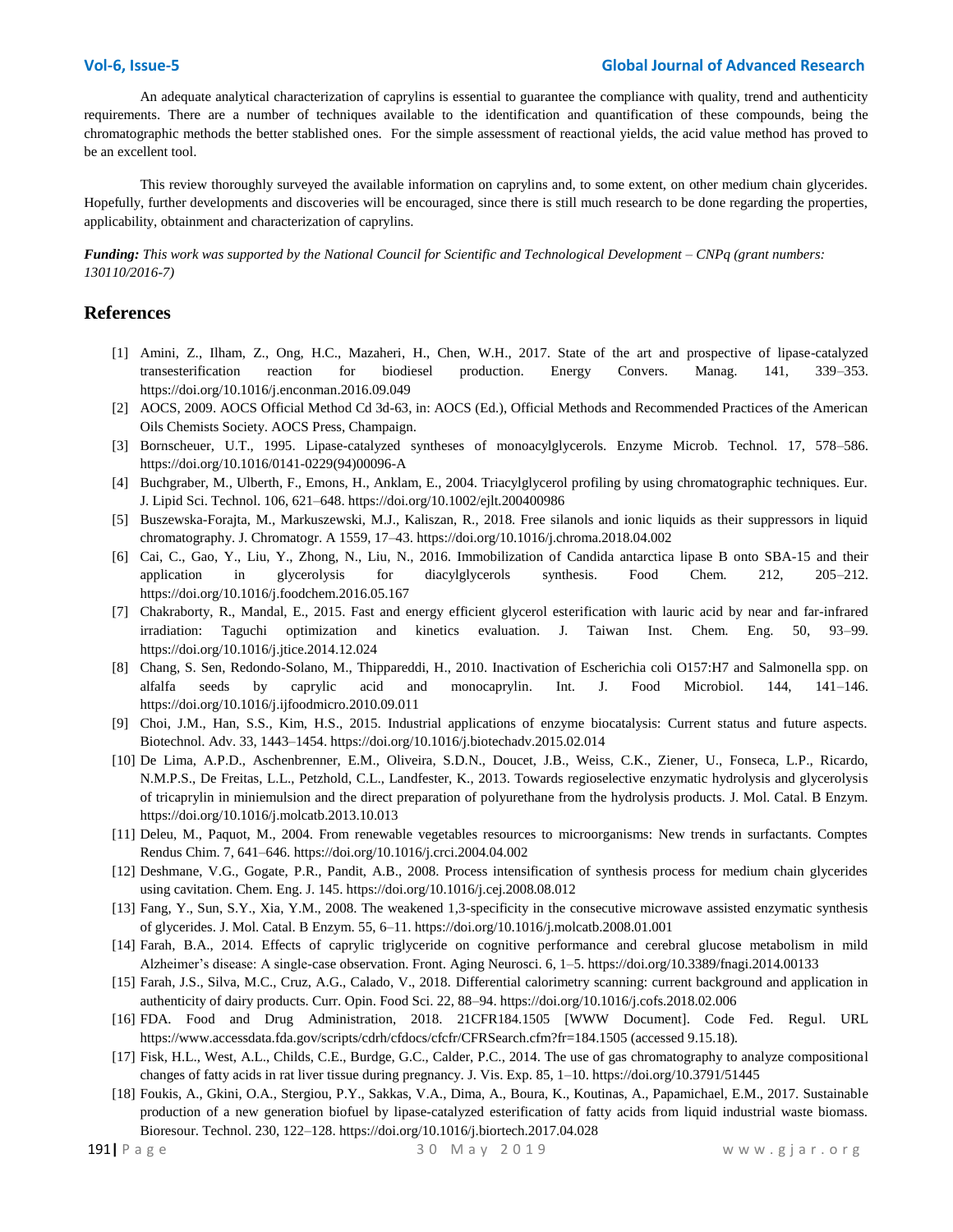- [19] Fregolente, P.B.L., Pinto, G.M.F., Wolf-Maciel, M.R., Filho, R.M.I., 2010. Monoglyceride and diglyceride production through lipase-catalyzed glycerolysis and molecular distillation. Appl. Biochem. Biotechnol. 160, 1879–1887. https://doi.org/10.1007/s12010-009-8822-6
- [20] Freitas, L., Perez, V.H., Santos, J.C., De Castro, H.F., 2007. Enzymatic synthesis of glyceride esters in solvent-free system: Influence of the molar ratio, lipase source and functional activating agent of the support. J. Braz. Chem. Soc. 18, 1360–1366. https://doi.org/10.1590/S0103-50532007000700011
- [21] Fuchs, B., Süß, R., Teuber, K., Eibisch, M., Schiller, J., 2011. Lipid analysis by thin-layer chromatography-A review of the current state. J. Chromatogr. A 1218, 2754–2774. https://doi.org/10.1016/j.chroma.2010.11.066
- [22] Gadotti, C., Nelson, L., Diez-Gonzalez, F., 2014. Inhibitory effect of combinations of caprylic acid and nisin on Listeria monocytogenes in queso fresco. Food Microbiol. 39, 1–6. https://doi.org/10.1016/j.fm.2013.10.007
- [23] Garcia, M., Amalaradjou, M.A., Nair, M.K., Annamalai, T., Surendranath, S., Lee, S., Hoagland, T., Dzurec, D., Faustman, C., Venkitanarayanan, K., 2007. Inactivation of Listeria monocytogenes on frankfurters by monocaprylin alone or in combination with acetic acid. J. Food Prot. 70, 1594–1599. https://doi.org/10.4315/0362-028X-70.7.1594
- [24] Gelardi, G., Mantellato, S., Marchon, D., Palacios, M., Eberhardt, A.., Flatt, R.J., 2016. Chemistry of chemical admixtures, in: Aïtcin, P.-C., Flatt, R.J. (Eds.), Science and Technology of Concrete Admixtures. Woodhead Publishing, Cambridge, pp. 149– 218.
- [25] Ghattas, N., Abidi, F., Galai, S., Marzouki, M.N., Salah, A. Ben, 2014. Monoolein production by triglycerides hydrolysis using immobilized Rhizopus oryzae lipase. Int. J. Biol. Macromol. 68, 1–6. https://doi.org/10.1016/j.ijbiomac.2014.04.017
- [26] Gofferjé, G., Stäbler, A., Herfellner, T., Schweiggert-Weisz, U., Flöter, E., 2014. Kinetics of enzymatic esterification of glycerol and free fatty acids in crude Jatropha oil by immobilized lipase from Rhizomucor miehei. J. Mol. Catal. B Enzym. 107, 1–7. https://doi.org/10.1016/j.molcatb.2014.05.010
- [27] Graham, S.A., Pinheiro Coelho José, G., Murad, A.M., Rech, E.L., Cavalcanti, T.B., Inglis, P.W., 2016. Patterns of fatty acid composition in seed oils of Cuphea, with new records from Brazil and Mexico. Ind. Crops Prod. 87, 379–391. https://doi.org/10.1016/j.indcrop.2016.04.008
- [28] Guebara, S.A.B., Ract, J.N.R., Vitolo, M., 2018. Conversion of Caprylic Acid into Mono-, Di- and Triglycerides Using Immobilized Lipase. Arab. J. Sci. Eng. 43, 3361–3637. https://doi.org/10.1007/s13369-018-3138-x
- [29] Hamerski, F., Corazza, M.L., 2014. LDH-catalyzed esterification of lauric acid with glycerol in solvent-free system. Appl. Catal. A Gen. 475, 242–248. https://doi.org/10.1016/j.apcata.2014.01.040
- [30] Hares Júnior, S.J., Ract, J.N.R., Gioielli, L.A., Vitolo, M., 2018. Conversion of Triolein Into Mono- and Diacylglycerols by Immobilized Lipase. Arab. J. Sci. Eng. 43, 2247–2255. https://doi.org/10.1007/s13369-017-2635-7
- [31] Hasan, F., Shah, A.A., Hameed, A., 2006. Industrial applications of microbial lipases. Enzyme Microb. Technol. 39, 235–251. https://doi.org/10.1016/j.enzmictec.2005.10.016
- [32] Hinrichsen, N., Steinhart, H., 2006. Techniques and Applications in Lipid Analysis, in: Mossoba, M.M., Kramer, J.K.G., Brenna, J.T., McDonald, R.E. (Eds.), Lipid Analysis and Lipidomics: New Techniques and Applications. AOCS Press, Urbana, pp. 3–26.
- [33] Hosmer, J., Reed, R., Bentley, M.V.L.B., Nornoo, A., Lopes, L.B., 2009. Microemulsions Containing Medium-Chain Glycerides as Transdermal Delivery Systems for Hydrophilic and Hydrophobic Drugs. AAPS PharmSciTech 10, 589–596. https://doi.org/10.1208/s12249-009-9251-0
- [34] Hu, D.J., Chen, J.M., Xia, Y.M., 2013. A comparative study on production of middle chain diacylglycerol through enzymatic esterification and glycerolysis. J. Ind. Eng. Chem. 19, 1457–1463. https://doi.org/10.1016/j.jiec.2013.01.009
- [35] Indrasena, W., 2006. Application of Preparative Layer Chromatography to Lipids, in: Kowalska, T., Sherma, J. (Eds.), Preparative Layer Chromatography. CRC Press, Boca Raton, pp. 299–324.
- [36] Isidorov, V.A., Rusak, M., Szczepaniak, L., Witkowski, S., 2007. Gas chromatographic retention indices of trimethylsilyl derivatives of mono- and diglycerides on capillary columns with non-polar stationary phases. J. Chromatogr. A 1166, 207–211. https://doi.org/10.1016/j.chroma.2007.07.047
- [37] Kaewthong, W., Sirisansaneeyakul, S., Prasertsan, P., H-Kittikun, A., 2005. Continuous production of monoacylglycerols by glycerolysis of palm olein with immobilized lipase. Process Biochem. 49, 1525–1530. https://doi.org/10.1016/j.procbio.2003.12.002
- [38] Kapoor, M., Gupta, M.N., 2012. Obtaining monoglycerides by esterification of glycerol with palmitic acid using some high activity preparations of Candida antarctica lipase B. Process Biochem. 47, 503–508. https://doi.org/10.1016/j.procbio.2011.12.009
- [39] Kim, S.M., Rhee, J.S., 1991. Production of medium-chain glycerides by immobilized lipase in a solvent-free system. J. Am. Oil Chem. Soc. 68, 499–503. https://doi.org/10.1007/BF02663821
- [40] Kompan, D., Komprej, A., 2012. The effect of fatty acids in goat milk on health., in: Chaiyabutr, N. (Ed.), Milk Production An Up-to-Date Overview of Animal Nutrition, Management and Health. Intech, Rijeka, pp. 3–28.
- [41] Kotwal, M., Deshpande, S.S., Srinivas, D., 2011. Esterification of fatty acids with glycerol over Fe-Zn double-metal cyanide catalyst. Catal. Commun. 12, 1302–1306. https://doi.org/10.1016/j.catcom.2011.05.008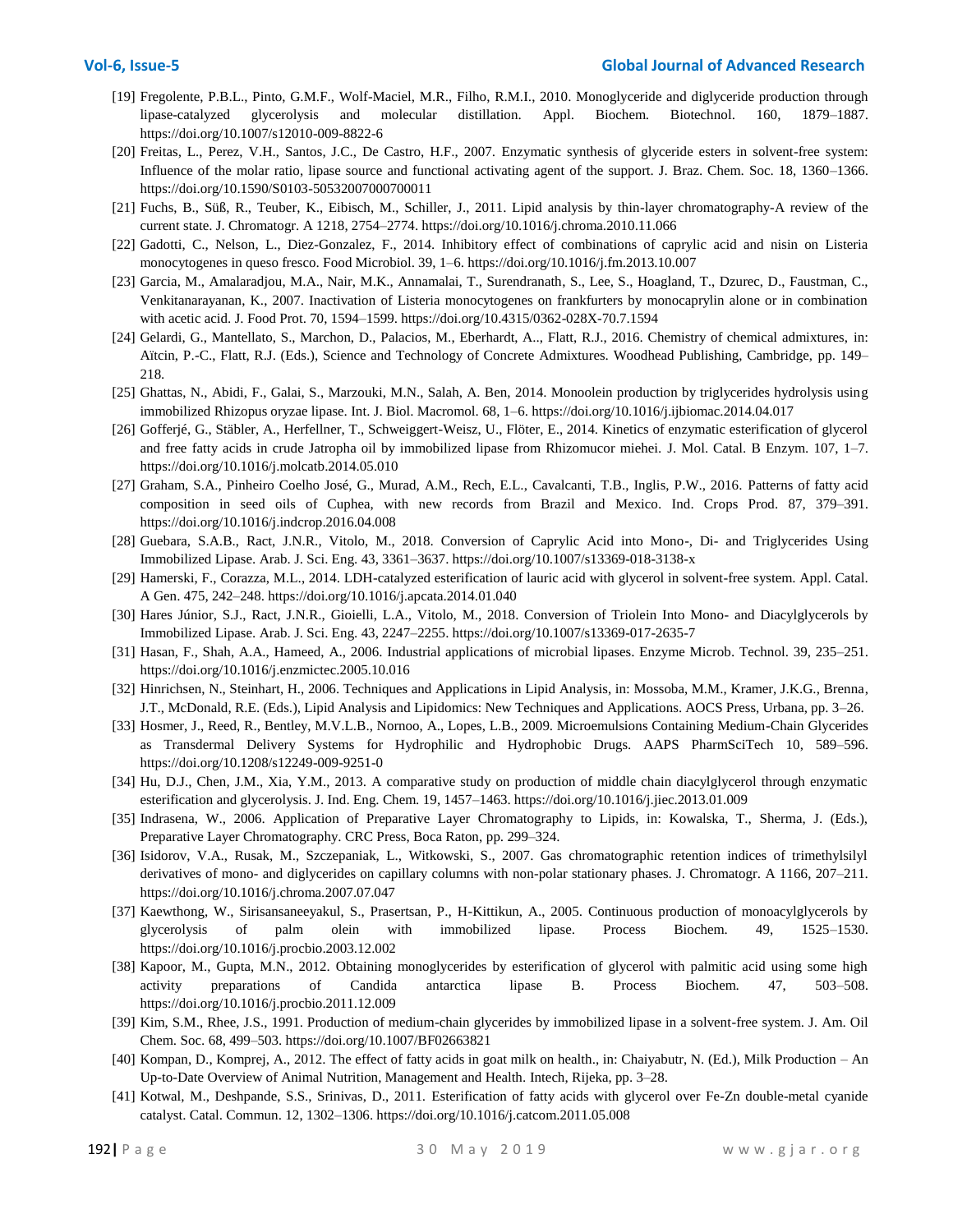- [42] Kwon, D.Y., Rhee, J.S., 1986. A simple and rapid colorimetric method for determination of free fatty acids for lipase assay. J. Am. Oil Chem. Soc. 63, 89–92. https://doi.org/10.1007/BF02676129
- [43] La Nasa, J., Degano, I., Brandolini, L., Modugno, F., Bonaduce, I., 2018. A novel HPLC-ESI-Q-ToF approach for the determination of fatty acids and acylglycerols in food samples. Anal. Chim. Acta 1013, 98–109. https://doi.org/10.1016/j.aca.2017.12.047
- [44] Langone, M.A., Sant'Anna Jr., G.L., 1999. Enzymatic synthesis of medium-chain triglycerides in a solvent-free system. Appl Biochem Biotechnol 77–79, 759–770. https://doi.org/10.1385/ABAB:79:1-3:759
- [45] Lee, K.W.Y., Porter, C.J.H., Boyd, B.J., 2013. A Simple Quantitative Approach for the Determination of Long and Medium Chain Lipids in Bio-relevant Matrices by High Performance Liquid Chromatography with Refractive Index Detection. AAPS PharmSciTech 14, 927–934. https://doi.org/10.1208/s12249-013-9976-7
- [46] Lide, D.R., 2007. CRC Handbook of Chemistry and Physics 88TH Edition, 88th ed. CRC Press, Boca Raton.
- [47] Lo, S.K., Tan, C.P., Long, K., Yusoff, M.S.A., Lai, O.M., 2008. Diacylglycerol oil-properties, processes and products: A review. Food Bioprocess Technol. 1, 223–233. https://doi.org/10.1007/s11947-007-0049-3
- [48] Lu, J., Jin, Q., Wang, X., Wang, X., 2017. Preparation of medium and long chain triacylglycerols by lipase-catalyzed interesterification in a solvent-free system. Process Biochem. 54, 89–95. https://doi.org/10.1016/j.procbio.2016.12.015
- [49] Marten, B., Pfeuffer, M., Schrezenmeir, J., 2006. Medium-chain triglycerides. Int. Dairy J. 16, 1374–1382. https://doi.org/10.1016/j.idairyj.2006.06.015
- [50] Matos, L.M.C., Leal, I.C.R., De Souza, R.O.M.A., 2011. Diacylglycerol synthesis by lipase-catalyzed partial hydrolysis of palm oil under microwave irradiation and continuous flow conditions. J. Mol. Catal. B Enzym. 72, 36–39. https://doi.org/10.1016/j.molcatb.2011.04.021
- [51] Maynard, S.D., Gelblum, J., 2013. Retrospective case studies of the efficacy of caprylic triglyceride in mild-to-moderate Alzheimer's disease. Neuropsychiatr. Dis. Treat. 9, 1619–1627. https://doi.org/10.2147/NDT.S49895
- [52] Mingrone, G., Gaetano, A. De, Greco, A., 1993. A rapid GLC method for the direct analysis of plasma medium chain fatty acids. Clin. Chim. acta 214, 21–30.
- [53] Mohan Nair, M.K., Vasudevan, P., Hoagland, T., Venkitanarayanan, K., 2004. Inactivation of Escherichia coli O157:H7 and Listeria monocytogenes in milk by caprylic acid and monocaprylin. Food Microbiol. 21, 611–616. https://doi.org/10.1016/j.fm.2004.01.003
- [54] Moldoveanu, S.C., Chang, Y., 2011. Dual analysis of triglycerides from certain common lipids and seed extracts. J. Agric. Food Chem. 59, 2137–2147. https://doi.org/10.1021/jf104114p
- [55] More, S.B., Waghmare, J.T., Gogate, P.R., 2017. Ultrasound pretreatment as a novel approach for intensification of lipase catalyzed esterification of tricaprylin. Ultrason. Sonochem. 36, 253–261. https://doi.org/10.1016/j.ultsonch.2016.11.036
- [56] Mostafa, N. a, Maher, A., Abdelmoez, W., 2013. Production of mono- , di- , and triglycerides from waste fatty acids through esterification with glycerol. Adv. Biosci. Biotechnol. 4, 900–907. https://doi.org/http://dx.doi.org/10.4236/abb.2013.49118
- [57] Mumme, K., Stonehouse, W., 2015. Effects of medium-chain triglycerides on weight loss and body composition: A metaanalysis of randomized controlled trials. J. Acad. Nutr. Diet. 115, 249–263. https://doi.org/10.1016/j.jand.2014.10.022
- [58] Nandi, S., Gangopadhyay, S., Ghosh, S., 2005. Production of medium chain glycerides from coconut and palm kernel fatty acid distillates by lipase-catalyzed reactions. Enzyme Microb. Technol. 36, 725–728. https://doi.org/10.1016/j.enzmictec.2004.12.016
- [59] NCBI. National Center for Biotechnology Information, 2018a. CID=8892 [WWW Document]. PubChem Compd. Database. URL https://pubchem.ncbi.nlm.nih.gov/compound/hexanoic\_acid#section=Top (accessed 9.15.18).
- [60] NCBI. National Center for Biotechnology Information, 2018b. CID= 379 [WWW Document]. PubChem Compd. Database. URL https://pubchem.ncbi.nlm.nih.gov/compound/octanoic\_acid#section=Top (accessed 9.15.18).
- [61] NCBI. National Center for Biotechnology Information, 2018c. CID= 2969 [WWW Document]. PubChem Compd. Database. URL https://pubchem.ncbi.nlm.nih.gov/compound/2969#section=Top (accessed 9.15.18).
- [62] Nikolova-Damyanova, B., 2005. Lipid Analysis by TLC, in: Cazes, J. (Ed.), Encyclopedia of Chromatography. CRC Press, Boca Raton, pp. 965–969. https://doi.org/10.1201/NOE0824727857.ch202
- [63] Nowak, P., Kosińska, J., Glinka, M., Kamiński, M., 2017. The thin-layer microchromatography (μTLC) and TLC-FID technique as a new methodology in the study of lubricating oils. J. AOAC Int. 100, 922–934. https://doi.org/10.5740/jaoacint.17-0167
- [64] O'Neil, M.J., 2013. The Merck Index: An Encyclopedia of Chemical, Drugs and Biologicals, 15th ed. Royal Society of Chemistry, Cambridge.
- [65] OECD. Organization for Economic Co-operation and Development, 2009. The 2007 OECD List of High Production Volume Chemicals **Example 18 ICO CONSUMENT CONSUMER** Document]. URL http://www.oecd.org/officialdocuments/publicdisplaydocumentpdf/?cote=env/jm/mono(2009)40&doclanguage=en (accessed 9.15.18).
- [66] Pan, Q., Yang, L., Meng, X., 2013. Optimization of Enzymatic Synthesis of Tricaprylin in Ionic Liquids by Response Surface Methodology. J. Am. Oil Chem. Soc. 90, 501–509. https://doi.org/10.1007/s11746-012-2186-8